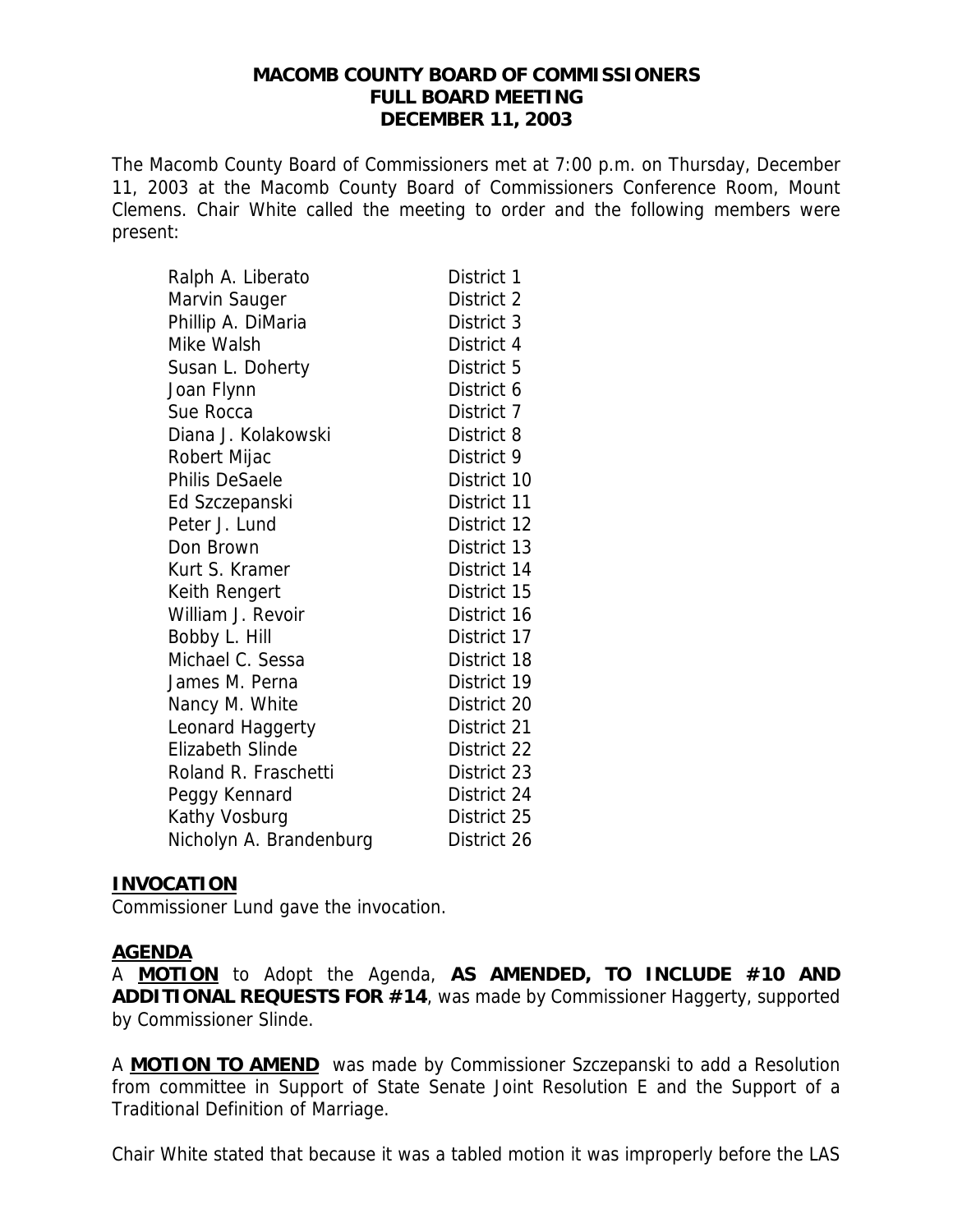### **ROLL CALL VOTE ON THE CHALLENGE OF THE CHAIR** (YES means to uphold)

|                    | <b>YES</b> | <b>NO</b> |
|--------------------|------------|-----------|
| <b>BRANDENBURG</b> |            | X         |
| <b>BROWN</b>       |            | Χ         |
| <b>DESAELE</b>     |            | Χ         |
| DI MARIA           | Χ          |           |
| <b>DOHERTY</b>     | Χ          |           |
| FLYNN              | Χ          |           |
| <b>FRASCHETTI</b>  |            | χ         |
| <b>HAGGERTY</b>    | Χ          |           |
| HILL               | X          |           |
| <b>KENNARD</b>     | X          |           |
| KOLAKOWSKI         | X          |           |
| <b>KRAMER</b>      |            | Χ         |
| <b>LIBERATO</b>    | Χ          |           |
| <b>LUND</b>        |            | Χ         |
| MIJAC              | Χ          |           |
| <b>PERNA</b>       | X          |           |
| RENGERT            |            | Χ         |
| <b>REVOIR</b>      |            | X         |
| <b>ROCCA</b>       |            | X         |
| <b>SAUGER</b>      | Χ          |           |
| <b>SESSA</b>       |            | Χ         |
| <b>SLINDE</b>      | X          |           |
| <b>SZCZEPANSKI</b> |            | Χ         |
| <b>VOSBURG</b>     |            | X         |
| <b>WALSH</b>       | Χ          |           |
| <b>WHITE</b>       | X          |           |
| <b>TOTAL</b>       | 14         | 12        |

# **THE CHAIR IS UPHELD.**

# **THE AGENDA AS AMENDED, TO INCLUDE #10 AND ADDITIONAL REQUESTS FOR #14 CARRIED,** with Commissioners' Lund, Kramer, Rengert, Szczepanski, Revoir and

Brandenburg voting **NO**.

### **MINUTES**

A **MOTION** to approve the minutes dated November 13, 2003 (Full Board) and December 10, 2003 (Public Hearing), was made by Commissioner Flynn, supported by Commissioner Slinde, and the **MOTION CARRIED.**

### **PRESENTATIONS**

Commissioner Revoir presented Resolution to Ross Champion for his years of dedicated service to the community.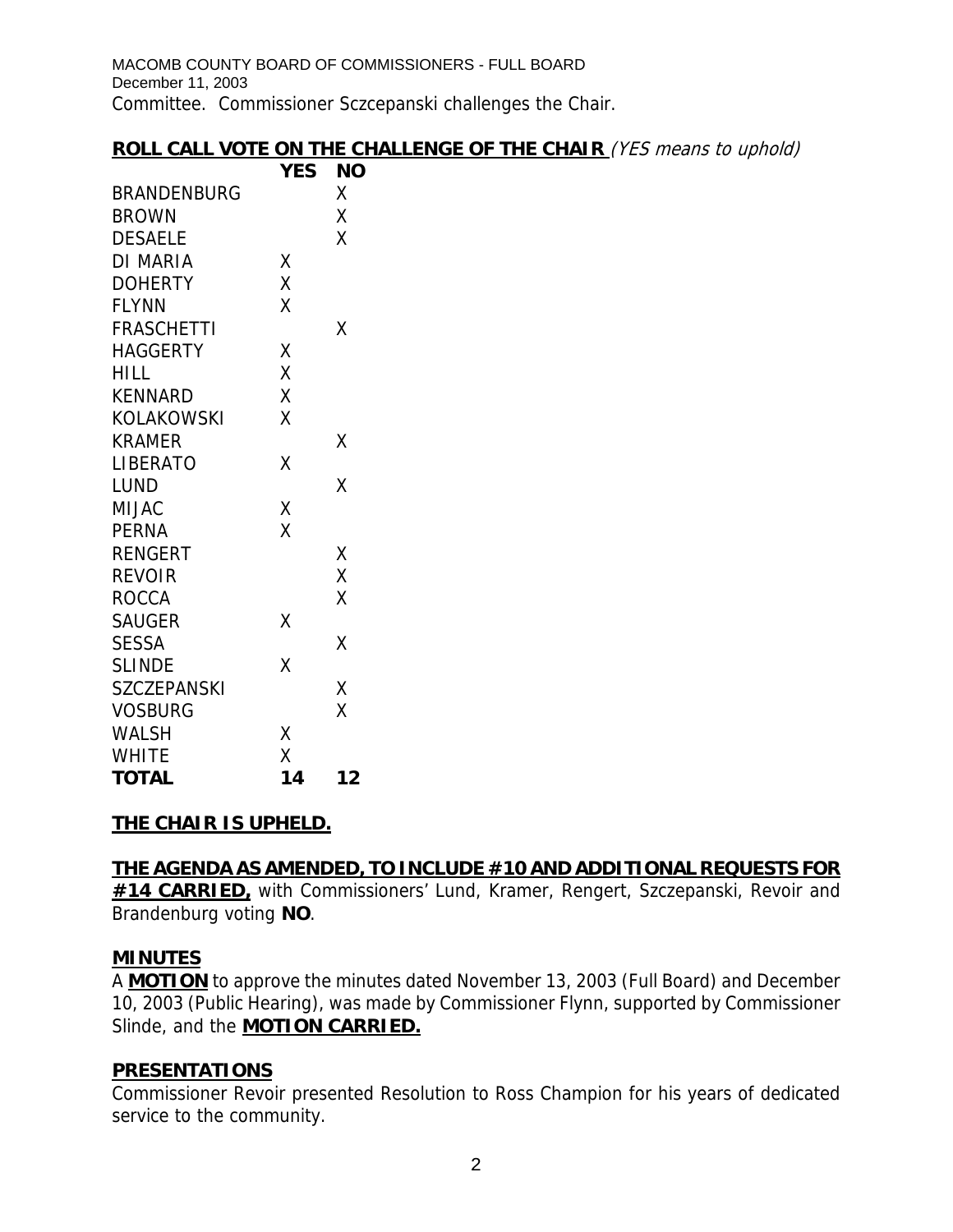Commissioner Kennard and Frank Taylor, Director of Macomb County Community Services, presented Resolution to Pete Randazzo and Randazzo Sheet Metal Company for sponsoring the "Let's Eat!" Food drive fundraiser and friend raiser.

Carmella Sabaugh announced the winners of the 2004 Macomb County Directory Photo Contest and presented them with their United States Savings Bonds.

| <b>Grand Prize</b> Tom Swain |                                                                                       | \$100.00 U.S. Savings Bond                                                                                                          |
|------------------------------|---------------------------------------------------------------------------------------|-------------------------------------------------------------------------------------------------------------------------------------|
| <b>Finalist's</b>            | Tom Swain<br>Sean Gunnery<br>Dorothy Storz<br>Honorable Kenneth Sanborn<br>Lori Welsh | 50.00 U.S. Savings Bond<br>50.00 U.S. Savings Bond<br>50.00 U.S. Savings Bond<br>50.00 U.S. Savings Bond<br>50.00 U.S. Savings Bond |
|                              |                                                                                       |                                                                                                                                     |

### **PUBLIC PARTICIPATION**

#### **Bob Brandenburg, 17396 Delaware, Macomb Township**

Expressed his disappointment that the Resolution regarding the definition of marriage was not added on the agenda.

### **Donna Cangemi, President AFSCME Local 411, 11235 Hemlock, Sterling Heights**

Spoke in opposition to the 2004 Budget as to two new administrative positions and 2 upgrades of administrative positions at Community Mental Health. Clinicians, case managers and therapists are needed, not more administrators.

### **Bill Peterson, Harrison Township**

Feels the Board of Commissioners took a very bold step by signing the Resolution regarding the definition of marriage.

### **Dr. William Lakin, Clinton Township**

Thanked the Community Services Committee and Budge Committee who voted to support additional emergency funding for the Macomb Literacy Partners. Also asked the board to delay the vision portion of the discount drug program so it can be determined that the program is open to any vision care provider.

### **Judy Strong, Clinton Township**

Thanked the board for passing the resolution regarding the definition of marriage.

### **George Parker, 13899 Brougham, Sterling Heights**

Urged the board to consider changing the leadership of the Parks and Recreation Commission.

### **Patrina Pika-Kras, Troy, Community Mental Health Employee Jeanne Bowsher, 3606 Maddox, Warren, Community Mental Health Employee**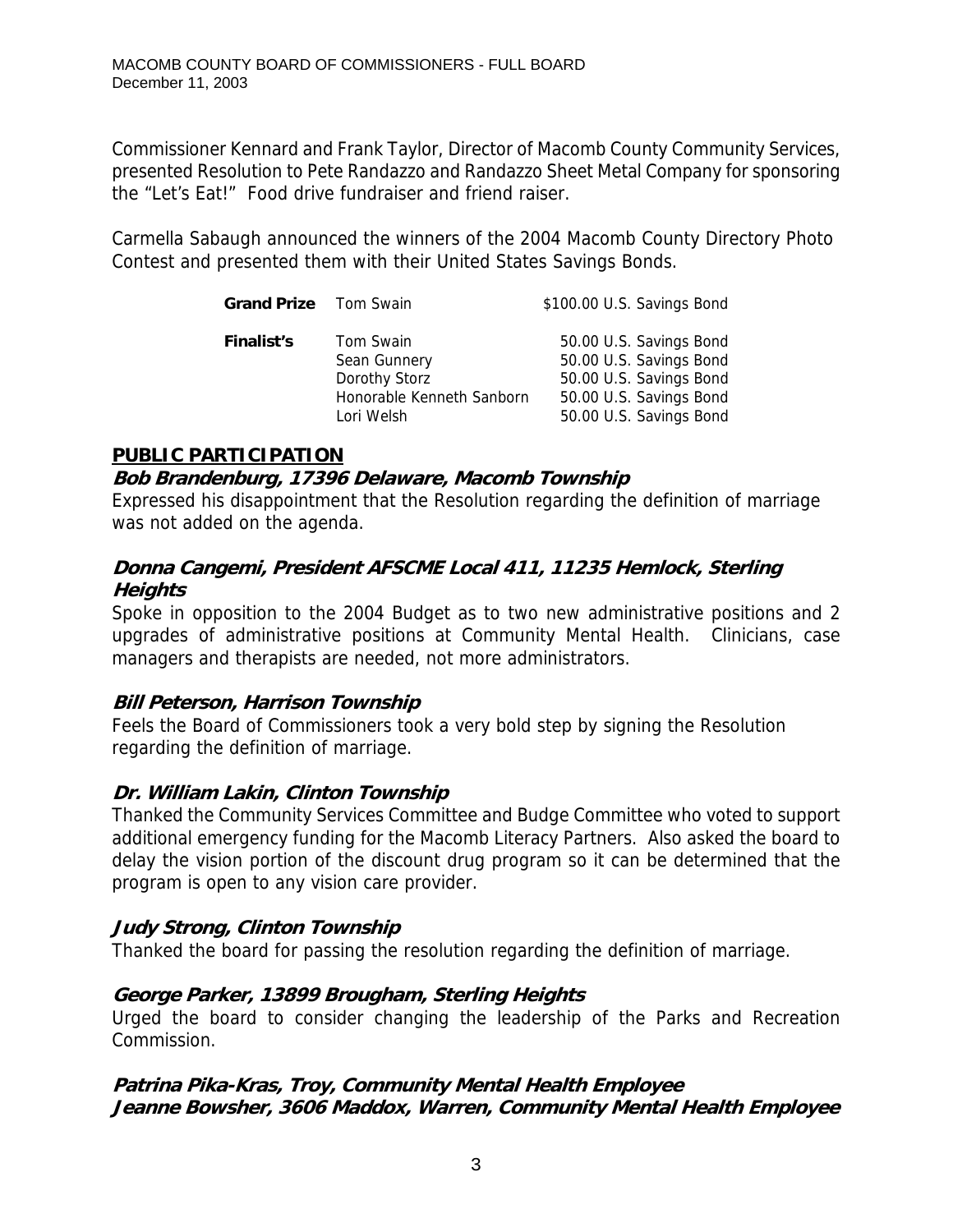#### **Susan Robinson, 34816 Swan Creek, Richmond, Community Metal Health Employee**

#### **Linda Altus, 13362 Belfour, Huntington Woods, Community Mental Health Employee**

**Beth Pappas, St. Clair Shores** 

**Carol Bowie, Fraser, Nurse Case Manager, Community Metal Health Virginia Mason, R.N., Community Metal Health** 

#### **Joey Ludwig, St. Clair Shores, Therapist at First North, Mental Health Services Dolores Kowald, St. Clair Shores**

All spoke of the conditions at Community Mental Health. Indicated the urgent need for more Case Managers, Therapist and Clinicians, not more administrative positions and is opposed to the 2004 Budget.

## **Frances Parker, 13899 Brougham, Sterling Heights**

Asked the board to consider appointing Ron Gerds and Anthony Lipinski to the Parks and Recreation Commission.

#### **Alisia Dieaz, Macomb Township Patricia Grant, 22931 Masonic, St. Clair Shores**

Spoke in support of the marriage resolution that was passed in February. Urged the board to move on to more important business.

# **Ralph Reich, 22590 Lange, St. Clair Shores**

Spoke regarding the environmental health in St. Clair Shores and the PCB's found in the drains and canals. Thanked the board for the funding and what has been done. More help is needed and urged the board to apply for more grants.

# **Kenneth Bing, 16 3rd Street, Mt. Clemens**

Inquired why the board meetings are not broadcast. Supports the resolution that was signed in February regarding the definition of marriage.

### **Donald Lobsinger, St. Clair Shores**

Cannot understand how anyone could be opposed to the original resolution presented regarding the definition of marriage.

### **Louis Burdi, 4901 N. Grand Oaks, Warren, Chairperson of Macomb County Mental Health**

Supports the 2004 budget. Indicated Community Mental Health does, in fact, need more administrators. Disappointed the employees did not bring their concerns to the Community Mental Health Board before coming to the Full Board. He does agree the burden is heavy at Community Mental Health.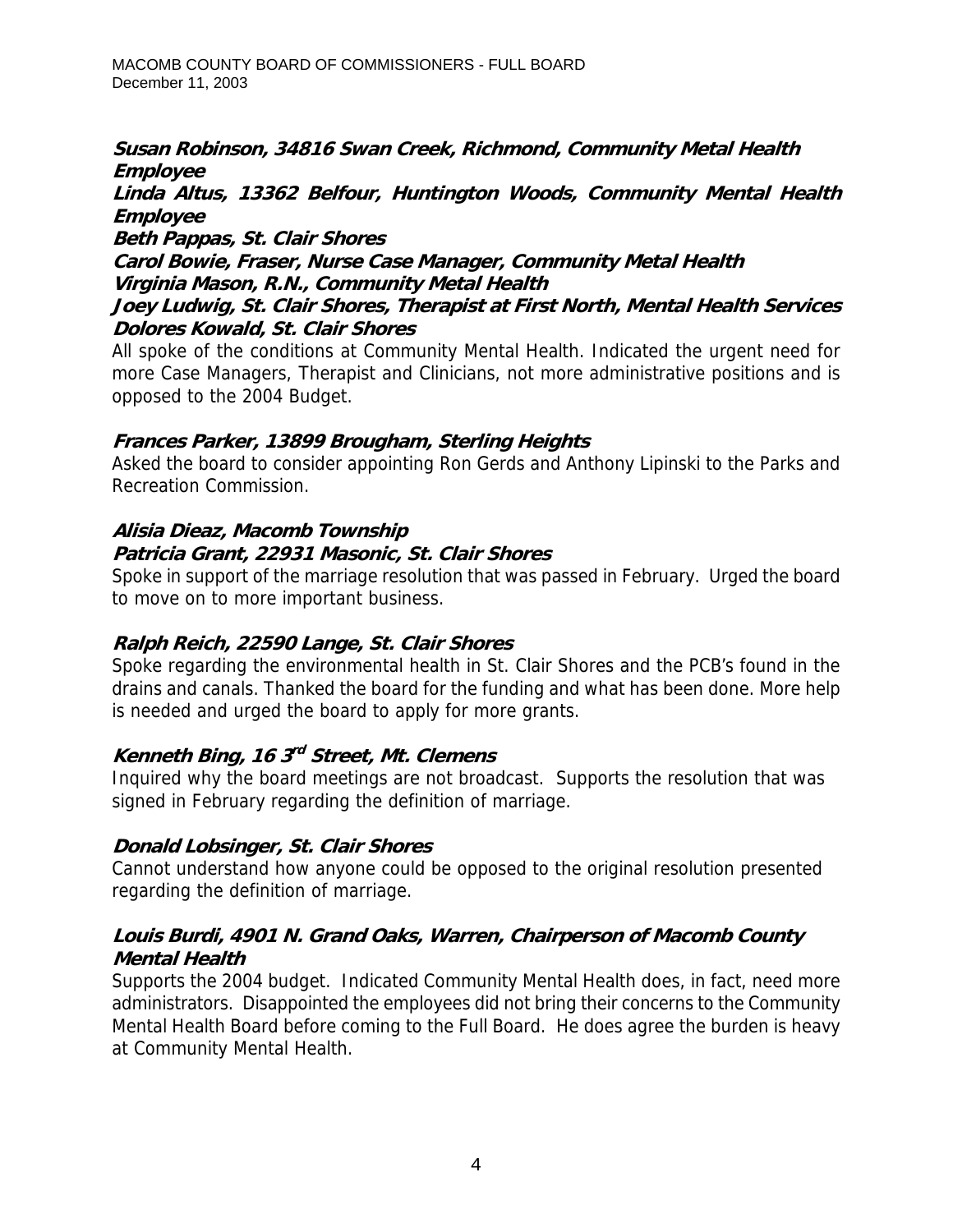### **COMMITTEE REPORTS: BUDGET COMMITTEE – November 10, 2003**

The Clerk read the recommendations from the Budget Committee and a **MOTION** was made by Chairperson Kolakowski, supported by Vice-Chairperson Sessa, to adopt the committee recommendations.

Commissioner Sessa asked his **NO** vote be recorded on Motions #1, #2 and #3. There were **NO** objections.

Commissioner Kramer asked to separate Motion #1. There were **NO** objections.

Commissioner Lund asked his **NO** vote be recorded on Motion #2. There were **NO** objections.

A vote was taken on the following:

- 2. APPROVE FY 2004 DEPARTMENTAL REQUESTS AND RECOMMENDATIONS FOR POSITION RECLASSIFICATIONS, AS AMENDED, FOR INCLUSION IN THE FY 2004 BUDGET.
- 3. ADOPT THE 2004-2005 BIENNIAL RECOMMENDED BUDGET.

**THE MOTION CARRIED,** with Commissioners' Sessa, Brandenburg and Szczepanski voting **NO**.

### **SEPARATED MOTION**

1. APPROVE FY 2004 DEPARTMENTAL REQUESTS AND RECOMMENDATIONS FOR NEW POSITIONS FOR INCLUSION IN THE FY 2004 BUDGET.

A **MOTION TO AMEND** was made by Commissioner Kramer to 1) eliminate the Lieutenant (Roving Security) position from the Sheriff Department budget, support by Commissioner Sessa.

A discussion ensued.

|  |  |        |  | ROLL CALL VOTE ON MOTION TO AMEND TO ELIMINITE THE LIEUTENANT |  |
|--|--|--------|--|---------------------------------------------------------------|--|
|  |  |        |  | ROVING SECURITY POSITION IN THE SHERIFF DEPARTMENT BUDGET     |  |
|  |  | VES NO |  |                                                               |  |

|                    | YES. | NO |
|--------------------|------|----|
| <b>BRANDENBURG</b> | X    |    |
| <b>BROWN</b>       |      | X  |
| <b>DESAELE</b>     |      | X  |
| DI MARIA           |      | X  |
| <b>DOHERTY</b>     |      | X  |
| <b>FLYNN</b>       |      | X  |
| <b>FRASCHETTI</b>  | x    |    |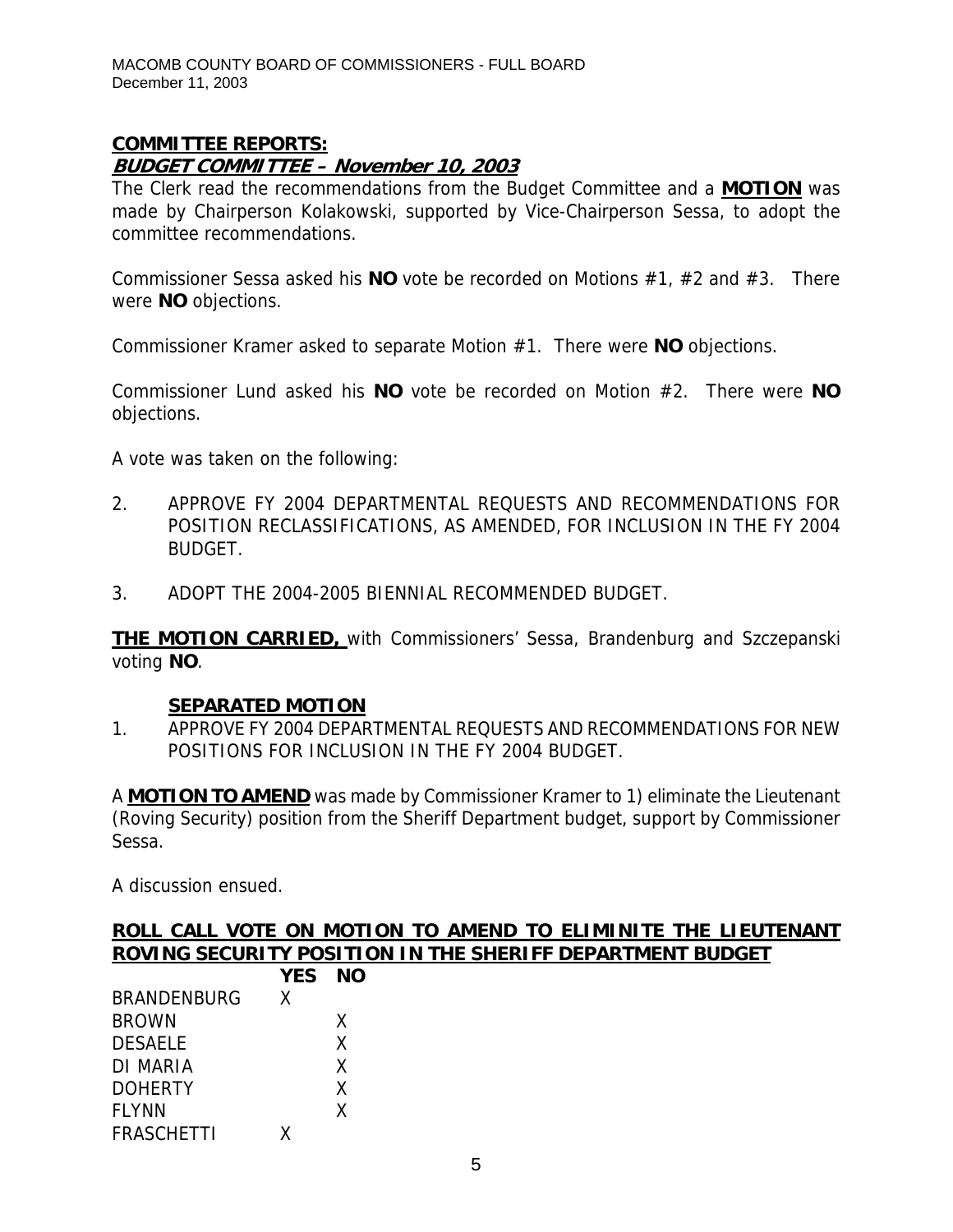| December 11, 2003 | MACOMB COUNTY BOARD OF COMMISSIONERS - FULL BOARD |
|-------------------|---------------------------------------------------|
| <b>HAGGERTY</b>   | X                                                 |
| HILL.             |                                                   |

| KENNARD            |   | Χ  |
|--------------------|---|----|
| KOLAKOWSKI         |   | χ  |
| KRAMER             | χ |    |
| LIBERATO           |   | χ  |
| LUND               | Χ |    |
| MIJAC              |   |    |
| PERNA              |   | χ  |
| <b>RENGERT</b>     | Χ |    |
| <b>REVOIR</b>      | Χ |    |
| <b>ROCCA</b>       |   | Χ  |
| <b>SAUGER</b>      |   | Χ  |
| <b>SESSA</b>       | χ |    |
| <b>SLINDE</b>      |   | Χ  |
| <b>SZCZEPANSKI</b> |   | Χ  |
| <b>VOSBURG</b>     |   | Χ  |
| WALSH              |   | Χ  |
| <b>WHITE</b>       |   | Χ  |
| <b>TOTAL</b>       |   | 18 |

#### **THE MOTION TO AMEND TO ELIMINATE THE LIEUTENANT ROVING SECURITY FROM THE SHERIFF DEPARTMENT BUDGET FAILED.**

A **MOTION TO AMEND** was made by Commissioner Kramer to 2) eliminate the Typist Clerk I/II position from the Board of Commissioners budget, support by Commissioner Brandenburg.

#### **ROLL CALL VOTE ON THE MOTION TO AMEND TO ELIMINATE THE TYPIST I/II POSITION FROM THE BOARD OF COMMISSIONERS BUDGET YES NO**

|                   | I L.J |   |
|-------------------|-------|---|
| BRANDENBURG       | Χ     |   |
| <b>BROWN</b>      | Χ     |   |
| <b>DESAELE</b>    | X     |   |
| DI MARIA          |       | Χ |
| <b>DOHERTY</b>    |       | χ |
| <b>FLYNN</b>      |       | Χ |
| <b>FRASCHETTI</b> | χ     |   |
| HAGGERTY          |       | χ |
| HILL              |       | χ |
| <b>KENNARD</b>    |       | X |
| KOLAKOWSKI        |       | X |
| KRAMER            | χ     |   |
| LIBERATO          |       | x |
| LUND              | χ     |   |
| MIJAC             |       | Χ |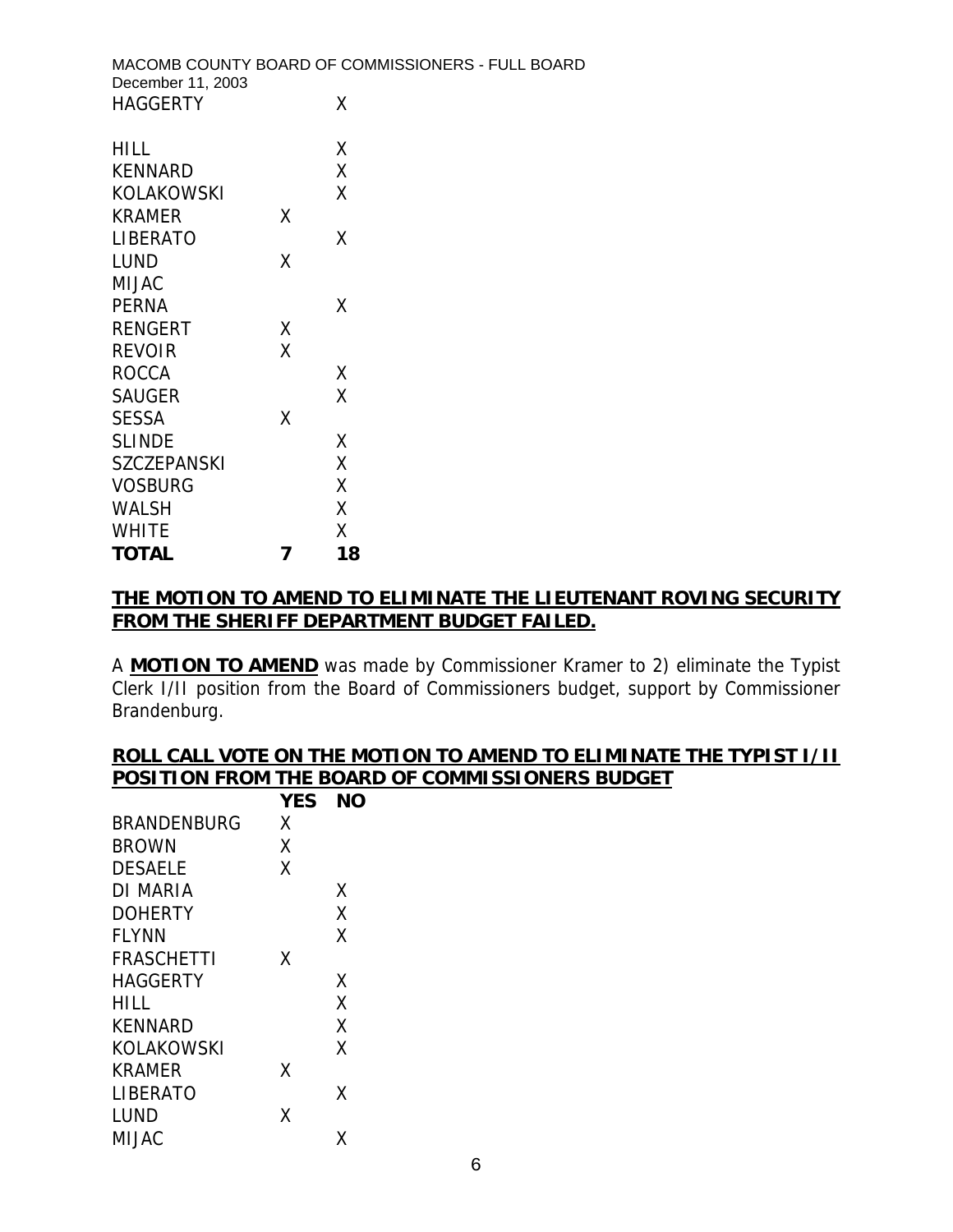| December 11, 2003 |    | MACOMB COUNTY BOARD OF COMMISSIONERS - FULL BOARD |  |
|-------------------|----|---------------------------------------------------|--|
| <b>PERNA</b>      |    | x                                                 |  |
| <b>RENGERT</b>    | X. |                                                   |  |
| <b>REVOIR</b>     | X  |                                                   |  |
| <b>ROCCA</b>      | x  |                                                   |  |
| <b>SAUGER</b>     |    | x                                                 |  |
| <b>SESSA</b>      |    |                                                   |  |

| <b>SLINDE</b> |    | X  |  |
|---------------|----|----|--|
| SZCZEPANSKI   | X  |    |  |
| VOSBURG       | X  |    |  |
| WALSH         |    | X  |  |
| WHITE         |    | X  |  |
| <b>TOTAL</b>  | 12 | 14 |  |

### **THE MOTION TO AMEND TO ELIMINATE THE TYPIST I/II POSITION FROM BOARD OF COMMISSIONERS BUDGET FAILED.**

A **MOTION TO AMEND** was made by Commissioner Brandenburg to eliminate the Marketing and Media Relations Coordinator from the Board of Commissioners budget, supported by Commissioner Sessa.

A discussion ensued.

#### **ROLL CALL VOTE ON THE MOTION TO AMEND TO ELIMINATE THE MARKETING AND MEDIA RELATIONS COORDINATOR FROM THE BOARD OF COMMISSIONERS BUDGET**

|                | <b>YES</b> | ΝO |
|----------------|------------|----|
| BRANDENBURG    | χ          |    |
| <b>BROWN</b>   |            | Χ  |
| <b>DESAELE</b> |            | Χ  |
| DI MARIA       |            | X  |
| <b>DOHERTY</b> |            | Χ  |
| <b>FLYNN</b>   |            | Χ  |
| FRASCHETTI     | Χ          |    |
| HAGGERTY       |            | Χ  |
| HILL           |            | X  |
| KENNARD        |            | Χ  |
| KOLAKOWSKI     |            | Χ  |
| KRAMER         | Χ          |    |
| LIBERATO       |            | Χ  |
| LUND           |            | X  |
| MIJAC          |            | X  |
| <b>PERNA</b>   |            | X  |
| RENGERT        |            | Χ  |
| <b>REVOIR</b>  |            | X  |
| ROCCA          |            | Χ  |
| SAUGER         |            | Χ  |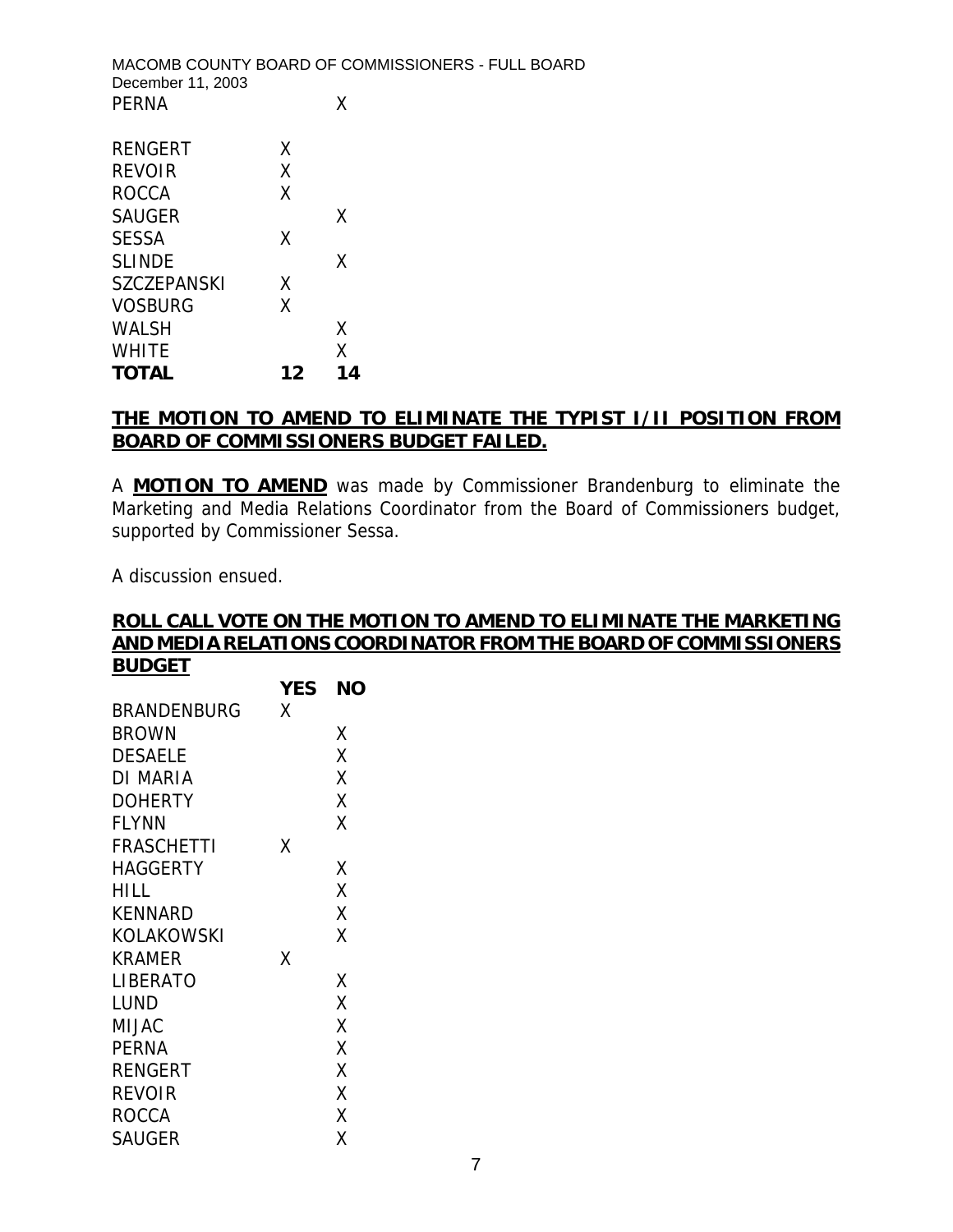MACOMB COUNTY BOARD OF COMMISSIONERS - FULL BOARD December 11, 2003 SESSA X

| <b>TOTAL</b>       | 5 | フィ |
|--------------------|---|----|
| <b>WHITE</b>       |   | x  |
| <b>WALSH</b>       |   | X  |
| <b>VOSBURG</b>     |   | X  |
| <b>SZCZEPANSKI</b> | x |    |
| <b>SLINDE</b>      |   | x  |

#### **THE MOTION TO AMEND TO ELIMINATE THE MARKETING AND MEDIA COORDINATOR POSITION FROM BOARD OF COMMISSIONERS BUDGET FAILED.**

A **MOTION TO AMEND** to **HOLD IN ABEYANCE** the two administrative aid classifications and the two upgrades of administrative personnel in the Community Mental Health budget, was made by Commissioner Liberato, supported by Commissioner DiMaria.

A lengthy discussion ensued.

Questions were put forth to Donald Habkirk, Executive Director of Mental Health Services.

**CALL FOR THE QUESTION** to end debate was made by Commissioner Sauger, supported by Commissioner Slinde. A vote was taken, was 2/3's vote, the debate ended.

#### **ROLL CALL VOTE ON THE MOTION TO AMEND TO HOLD IN ABEYANCE THE TWO ADMINISTRATIVE AID CLASSIFICATIONS AND THE TWO UPGRADES OF ADMINISTRATIVE PERSONNEL IN THE COMMUNITY MENTAL HEALTH BUDGET**

|                   | <b>YES</b> | NΟ |
|-------------------|------------|----|
| BRANDENBURG       | Χ          |    |
| BROWN             |            | Χ  |
| <b>DESAELE</b>    |            | Χ  |
| DI MARIA          | Χ          |    |
| DOHERTY           |            | Χ  |
| <b>FLYNN</b>      |            | Χ  |
| <b>FRASCHETTI</b> | Χ          |    |
| HAGGERTY          |            | Χ  |
| HILL              |            | X  |
| <b>KENNARD</b>    |            | X  |
| KOLAKOWSKI        |            | Χ  |
| KRAMER            | Χ          |    |
| LIBERATO          | X          |    |
| LUND              |            | Χ  |
| MIJAC             |            | Χ  |
| <b>PERNA</b>      |            | Χ  |
| <b>RENGERT</b>    |            | Χ  |
| <b>REVOIR</b>     |            | Χ  |
| ROCCA             |            | χ  |
| SAUGER            | x          |    |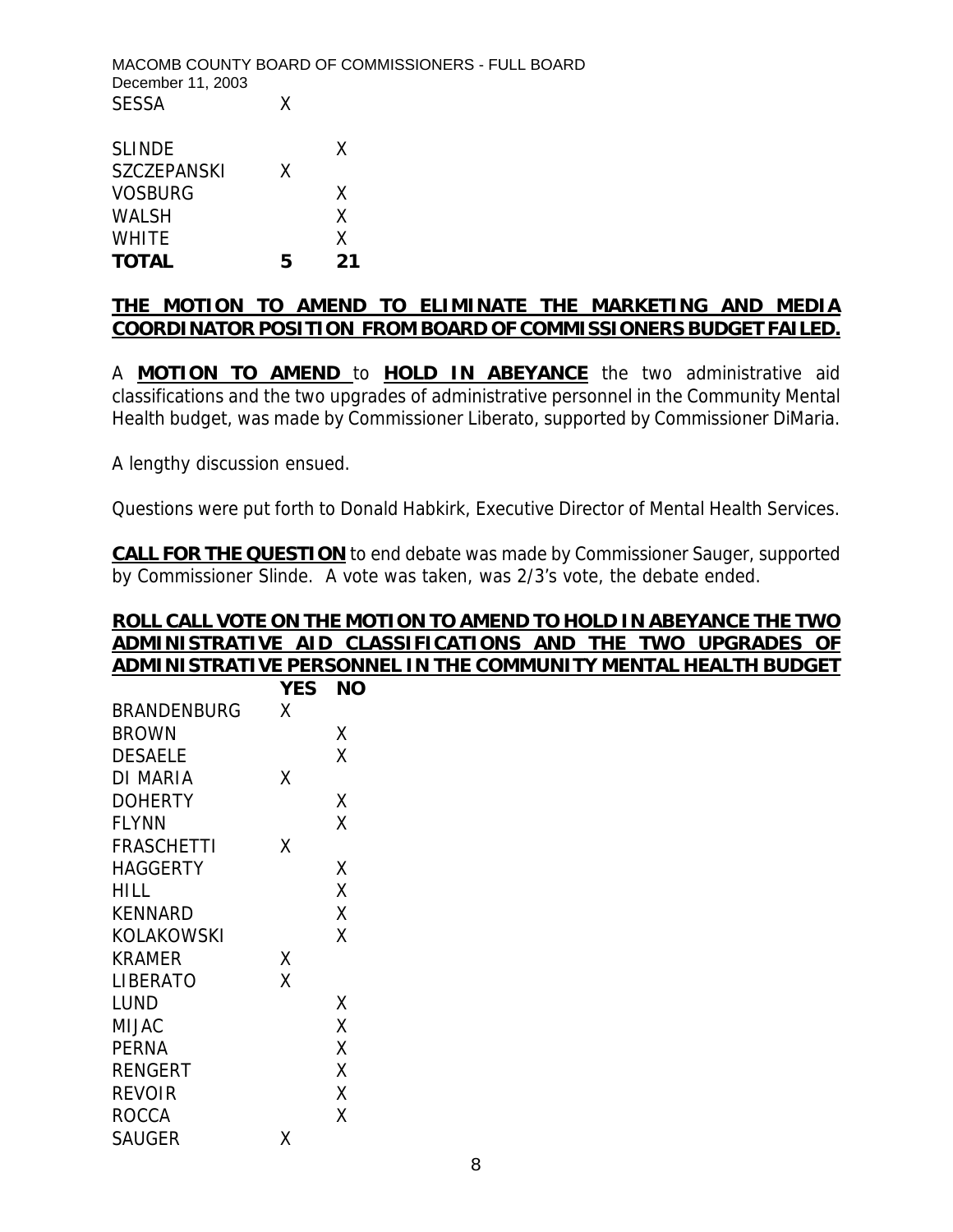MACOMB COUNTY BOARD OF COMMISSIONERS - FULL BOARD December 11, 2003 SESSA X SLINDE X

| <b>TOTAL</b> | 7 | 1 Q |
|--------------|---|-----|
| WHITE        |   | X   |
| WALSH        | X |     |
| VOSBURG      |   | X   |
| SZCZEPANSKI  |   | X   |

#### **THE MOTION TO AMEND TO HOLD IN ABEYANCE THE TWO ADMINISTRATIVE AID CLASSIFICATIONS AND THE TWO UPGRADES OF ADMINISTRATIVE PERSONNEL IN THE COMMUNITY MENTAL HEALTH BUDGET FAILED.**

A vote was taken and **THE MOTION CARRIED** as originally presented, with Commissioners' Brandenburg, Kramer and Sessa voting **NO**.

#### **SENIOR CITIZENS COMMITTEE – December 1, 2003**

The Clerk read the recommendations from the Senior Citizens Committee and a **MOTION** was made by Chairperson Flynn, supported by Vice-Chairperson Rocca, to adopt the committee recommendations.

Commissioner Flynn asked to separate Motion #1. There were **NO** objections.

Commissioner Brandenburg asked to separate Motions #1 and #2. There were **NO** objections.

#### **SEPARATED MOTION**

1. **ACCEPT THE PHARMACARE VISION PROGRAM OPTION FOR THE MACOMB COUNTY SENIOR CITIZEN PRESCRIPTION DISCOUNT PROGRAM AND** THE MACOMB COUNTY CITIZENS PRESCRIPTION DISCOUNT PROGRAM FOR **AGES** 18- 59 YEAR OLDS. FURTHER, THAT PAYMENT (\$14.00 MEMBER PAY) FOR THE MACOMB COUNTY CITIZENS PRESCRIPTION DISCOUNT PROGRAM FOR **AGES** 18- 59 YEAR OLDS WILL BE ACCEPTED BY EITHER CASH, MONEY ORDER OR BANK CHECK.

Commissioner Flynn feels the vision portion of this motion needs to be further studied.

A **MOTION TO AMEND** was made by Commissioner Flynn to delete the Vision Program Option from the motion and refer that portion to Health Services Committee and to add the word **AGES** in front of 18-59 year olds, supported by Brown.

Commissioner Brandenburg stated she would be voting **NO** on this. She feels this should have gone out for bid. The county may have gotten more benefits at a better price.

A **MOTION TO POSTPONE** was made by Commissioner Brandenburg, support by Commissioner Liberato. A vote was taken and the **MOTION TO POSTPONE FAILED.**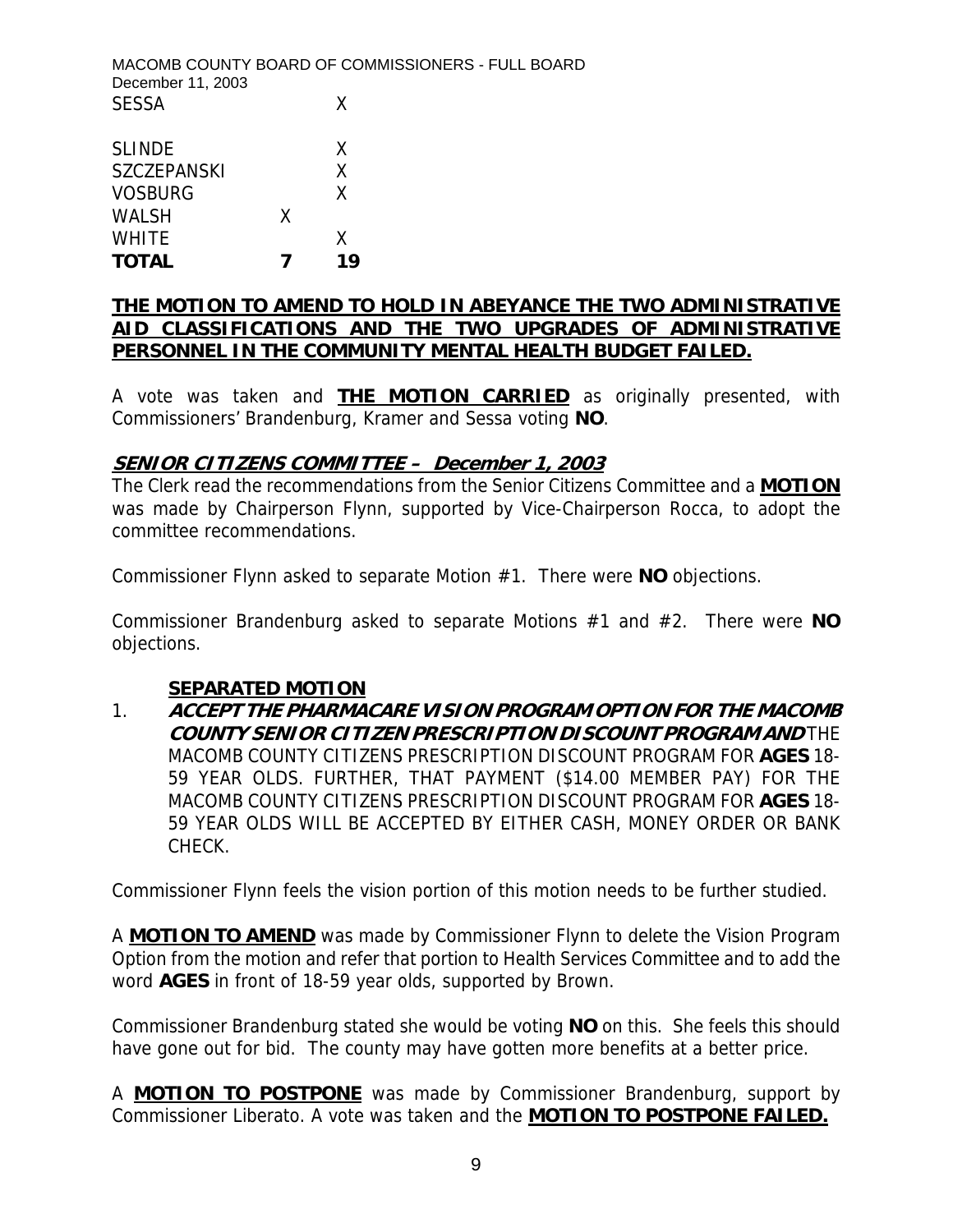## **THE MOTION AS AMENDED CARRIED,** with Commissioner Brandenburg voting **NO**.

Commissioner Brandenburg requested the reason for not supporting these two motions be included in the minutes. That being these items did not go out for bid.

### **SEPARATED MOTION**

2. APPROVE THE APPLICATION FORM FOR THE MACOMB COUNTY CITIZENS PRESCRIPTION DISCOUNT PROGRAM FOR **AGES** 18-59 YEAR OLDS, WITH THE INCLUSION OF SPONSORSHIP BY THE MACOMB COUNTY BOARD OF COMMISSIONER.

## **THE MOTION CARRIED.**

## **COMMUNITY SERVICES COMMITTEE – December 1, 2003**

The Clerk read the recommendations from the Community Services Committee and a **MOTION** was made by Chairperson Kennard, supported by Vice-Chairperson Brandenburg to adopt the committee recommendations.

- 1. AUTHORIZE THE MACOMB COUNTY COMMUNITY SERVICES AGENCY TO RECEIVE \$36,779 FROM SUBURBAN MOBILITY AUTHORITY FOR REGIONAL TRANSPORTATION (SMART) UNDER THE SPECIALIZED SERVICES OPERATING ASSISTANCE PROGRAM TO SERVE THE ELDERLY AND PERSONS WITH DISABILITIES.
- 2. AUTHORIZE THE MACOMB COUNTY COMMUNITY SERVICES AGENCY TO RECEIVE \$73,124 FROM THE MICHIGAN COMMUNITY ACTION AGENCY ASSOCIATION TO PROVIDE WEATHERIZATION SERVICES AND CLIENT EDUCATION TO LOW-INCOME FAMILIES.
- 3. AUTHORIZE MSU EXTENSION SERVICE TO RENEW THE CONTRACT WITH THE MICHIGAN DEPARTMENT OF AGRICULTURE/GROUNDWATER STEWARDSHIP GRANT IN THE AMOUNT OF \$2,000 TO PROVIDE HOME-A-SYST AND RELATED EDUCATIONAL PROGRAMS TO URBAN RESIDENTS FROM OCTOBER 1, 2003 THROUGH SEPTEMBER 30, 2004.
- 4. AUTHORIZE MSU EXTENSION SERVICE TO APPLY TO MICHIGAN DEPARTMENT OF AGRICULTURE TO BE ELIGIBLE FOR THE 2004 GYPSY MOTH SUPPRESSION PROGRAM AND AUTHORIZE FUNDING IN THE AMOUNT OF \$25,000 AS THE COUNTY SHARE OF THE COOPERATIVE PROGRAM BETWEEN THE COUNTY, MDA AND THE COMMUNITIES THAT QUALIFY FOR THE PROGRAM FOR THE FISCAL YEAR OF OCTOBER 1, 2003 THROUGH SEPTEMBER 30, 2004.
- 5. AUTHORIZE MACOMB MSU EXTENSION TO RECEIVE AN ADDITIONAL \$6,500 FROM MSU TO CONTINUE SUPPORT OF THE HOME HORTICULTURE EDUCATION PROGRAM IN MACOMB COUNTY FROM DECEMFBER 1, 2003 UNTIL FUNDS ARE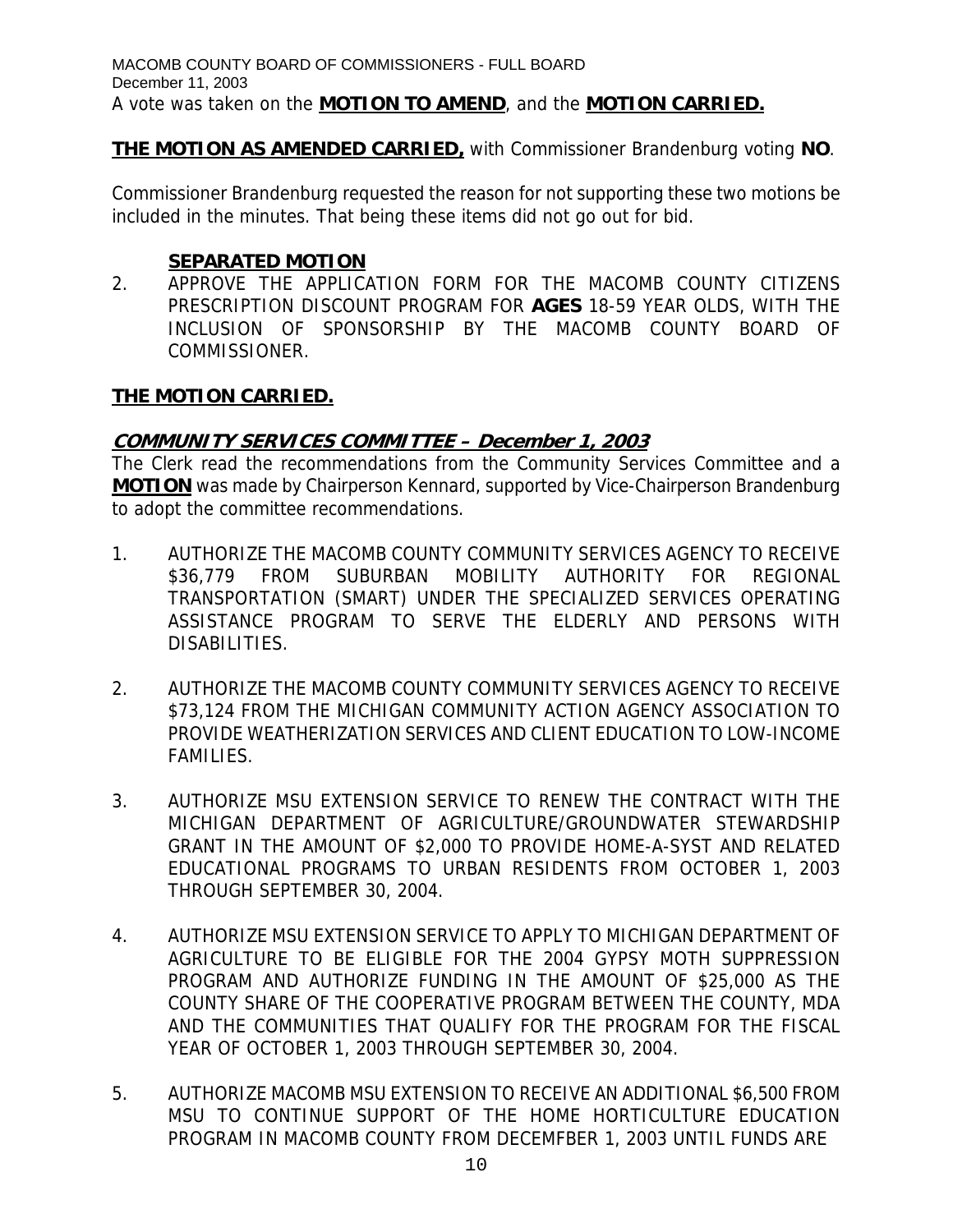FULLY EXPENDED.

- 6. AUTHORIZE MSU EXTENSION SERVICE TO RENEW THE CONTRACT WITH THE MACOMB INTERMEDIATE SCHOOL DISTRICT EARLY ON PROGRAM TO PROVIDE CHILD CARE RESOURCE AND REFERRAL SERVICES TO EARLY ON FAMILIES IN THE AMOUNT OF \$3,000 FOR THE 2003/2004 YEAR.
- 7. AUTHORIZE MSU EXTENSION 4C PROGRAM TO EXTEND THE CURRENT FORD VISTEON CONTRACT TO JUNE 30, 2004 WITH THE MICHIGAN 4C ASSOCIATION; THE ANTICIPATED AMOUNT WOULD BE HALF (\$81,798) OF PRIOR YEAR'S CONTRACT.

## **THE MOTION CARRIED.**

### **OPERATIONAL SERVICES COMMITTEE – December 2, 2003**

The Clerk read the recommendations from the Operational Services Committee and a **MOTION** was made by Chairperson Rengert, supported by Vice-Chairperson Sauger, to adopt the committee recommendations.

1. AUTHORIZE PAYMENT FOR THE WORK PERFORMED AS FOLLOWS:

| MARTHA T. BERRY<br>RENOVATION | EDMUND LONDON &<br>ASSOCIATES, INC. | \$9.876.55 |
|-------------------------------|-------------------------------------|------------|
| MARTH T. BERRY<br>RENOVATION  | ELLISDON MICHIGAN                   | 183,602.09 |
| YOUTH HOME                    | PROJECT CONTROL<br>SYSTEMS, INC.    | 263.471.61 |

FURTHER, FUNDS ARE AVAILABLE IN THE CAPITAL BUDGET.

- 2. AUTHORIZE CHANGE ORDER NUMBER 4 FOR THE MARTHA T. BERRY ADDITION AND RENOVATION PROJECT, IN THE AMOUNT OF \$57,451.00, AS PRESENTED BY THE ARCHITECT, EDMUND LONDON & ASSOCIATES, INC.; FUNDS ARE AVAILABLE IN THE CONSTRUCTION CONTINGENCY.
- 3. APPROVE THE SCHEMATIC DESIGN FOR THE PUBLIC WORKS BUILDING AS PRESENTED BY THE ARCHITECT, WAKELY ASSOCIATES, INC., BUT TO INSTRUCT THE ARCHITECT TO ADD A BASEMENT UNDERNEATH THE ENTIRE STRUCTURE, AND AUTHORIZE THE ARCHITECT TO PROCEED WITH THE DEVELOPMENT OF THE CONSTRUCTION DOCUMENTS AND SOLICITATION OF CONSTRUCTION BIDS; BIDS WILL BE BROUGHT BACK TO THE COMMITTEE FOR THEIR REVIEW AND APPROVAL.
- 4. APPROVE THE ARCHITECTURAL FIRM OF YAMASAKI ASSOCIATES, INC., FOR THE 42-2 DISTRICT COURT; FURTHER, TO INSTRUCT THE ARCHITECT TO LOOK AT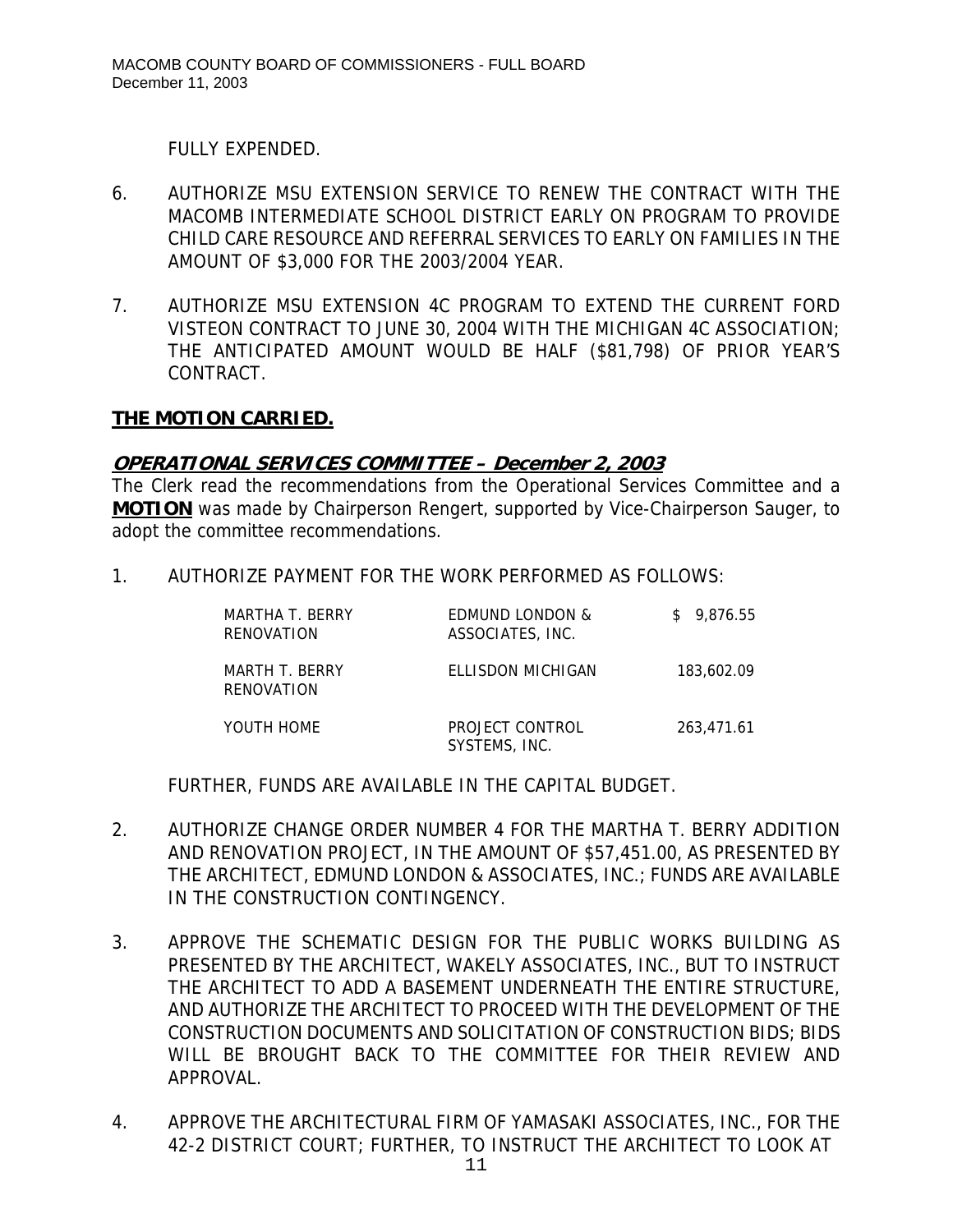ADDING A BASEMENT.

- 5. AUTHORIZE CONTINUED NEGOTIATIONS BETWEEN THE COUNTY OF MACOMB AND THE CITY OF WARREN DOWNTOWN DEVELOPMENT AUTHORITY FOCUSING ON THE VACANT HUTZEL HOSPITAL BUILDING LOCATED AT 4050 12 MILE ROAD, TO HOUSE THE HEALTH DEPARTMENT, AND THE BUILDING LOCATED AT 24900 FORTERRA DRIVE, WARREN, MI, TO HOUSE THE FAMILY INDEPENDENCE AGENCY; THE RELOCATION IS CONTINGENT UPON SATISFYING THE NEEDS OF BOTH DEPARTMENTS, AT NO COST TO THE COUNTY FOR THE FAMILY INDEPENDENCE AGENCY (STATE OF MICHIGAN), FOR COMPARABLE SQUARE FOOTAGE, WITH THE FINAL AGREEMENT BROUGHT TO THE OPERATIONAL SERVICES COMMITTEE FOR THEIR REVIEW AND APPROVAL.
- 6. CONCUR WITH THE PURCHASING MANAGER AND APPROVE THE PURCHASE OF THREE COURTROOM AUDIO SYSTEMS IN THE AMOUNT OF \$31,140.00 FOR CIRCUIT COURT; FUNDS ARE AVAILABLE FROM THE CAPITAL EQUIPMENT FUND.
- 7. CONCUR WITH THE PURCHASING MANAGER AND APPROVE THE PURCHASE OF A MERCURY ANALYZER FROM SOLE SOURCE VENDOR, OHIO LUMEX CO., INC., IN THE AMOUNT OF \$12,275.00; FUNDS ARE AVAILABLE FROM THE HEALTH DEPARTMENT NEW EQUIPMENT ACCOUNT.
- 8. CONCUR WITH THE PURCHASING MANAGER AND APPROVE THE PURCHASE OF WATER QUALITY MONITORING SYSTEM FROM THE LOWEST RESPONSIBLE BIDDER, INDUSTRIAL ENVIRONMENTAL, IN THE AMOUNT OF \$5,398.00; FUNDS ARE AVAILABLE FROM THE HEALTH DEPARTMENT NEW EQUIPMENT ACCOUNT.
- 9. CONCUR WITH THE PURCHASING MANAGER AND AWARD A FINAL ONE-YEAR RENEWAL OF THE 2002 AUCTIONERING SERVICES CONTRACT FOR THE 2004 AUCTIONS TO THE LOWEST RESPONSIBLE BIDDER, CRYDERMAN & ASSOCIATES AT 4.49% OF GROSS SALES.

# **THE MOTION CARRIED.**

### **JUSTICE & PUBLIC SAFETY COMMITTEE – December 3, 2003**

The Clerk read the recommendations from the Justice & Public Safety Committee and a **MOTION** was made by Chairperson DiMaria, supported by Vice-Chairperson Fraschetti, to adopt the committee recommendations.

Commissioner Kramer asked to separate Motion #1. There were **NO** objections.

A vote was taken on the following:

2. AUTHORIZE MACOMB COUNTY COMMUNITY CORRECTIONS TO APPLY FOR GRANT FUNDING FROM THE MICHIGAN OFFICE OF COMMUNITY CORRECTIONS FOR THE DRUNK DRIVER JAIL REDUCTION AND COMMUNITY TREATMENT PROGRAM. THE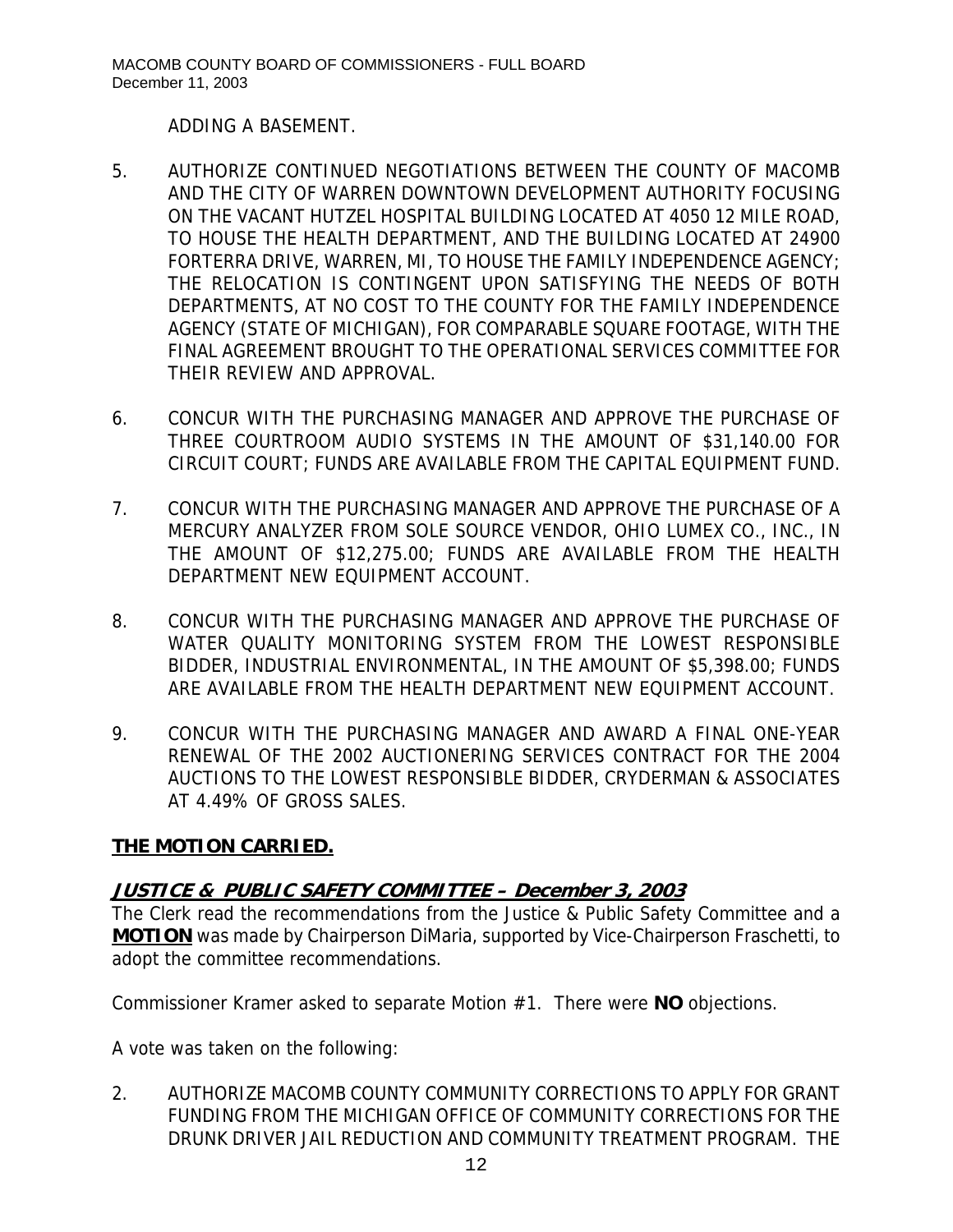GRANT TOTAL DOLLAR FOR MACOMB COUNTY IS APPROXIMATELY \$67,800.00. THIS NEW GRANT IS ENTIRELY STATE-FUNDED AND REQUIRES NO LOCAL MATCH FUNDS, IF NOT REQUESTED THE FUNDS WILL BE FORFEITED. THE MONEY WILL BE USED "PER THE REQUIREMENTS OF THE GRANT" TO ADDRESS IDENTIFICATION, CASE MANAGEMENT AND TREATMENT FOR A SELECT NUMBER OF INDIVIDUALS ARRESTED FOR DRUNK DRIVING OFFENSES.

- 3. AUTHORIZE THE OFFICE OF EMERGENCY MANAGEMENT AND COMMUNICATIONS TO ACCEPT AND ENTER INTO THE STATE OF MICHIGAN 2003 STATE HOMELAND SECURITY GRANT PROGRAM EXERCISE GRANT AGREEMENT IN THE AMOUNT OF \$17,000.00 FOR THE PURPOSE OF PROVIDING FINANCIAL ASSISTANCE FOR CONDUCTING EXERCISES THAT WILL ENHANCE OUR BASIC DEFENSIVE CAPABILITIES TO RESPOND TO AN INCIDENT OF DOMESTIC TERRORISM.
- 4. AUTHORIZE THE OFFICE OF EMERGENCY MANAGEMENT AND COMMUNICATIONS TO ISSUE A REQUEST FOR PROPOSAL TO ASCERTAIN COSTS FOR THE REVIEW AND UPDATING OF THE COUNTY'S HAZARD MITIGATION PLAN.

## **THE MOTION CARRIED.**

### **SEPARATED MOTION**

1. APPROVE TO PURCHASE TWO (2) EVOLUTION 5000 THERMAL IMAGING CAMERAS TO BE UTILIZED COUNTYWIDE TO ASSIST IN DETECTING OR LOCATING PERSONS WANTED BY LAW ENFORCEMENT OFFICERS. THE CAMERAS ARE \$8,500.00 EACH AND WILL BE PAID FOR BY THE COUNTY OF MACOMB ENFORCEMENT TEAM (COMET) FORFEITURE FUNDS.

Commissioner Kramer stated he is not opposed to this but would have like to see this go out for bid.

### **THE MOTION CARRIED.**

### **LEGISLATIVE & ADMINISTRATIVE SERVICES COMMITTEE –December 3, 2003**

The Clerk read the recommendations from the Legislative & Administrative Services Committee and a **MOTION** was made by Chairperson Szczepanski, supported by Vice-Chairperson Hill, to adopt the committee recommendations.

Commissioner Kramer asked to separate Motion #4. There were **NO** objections.

- 1. RECOGNIZE THE "EDDIE EAGLE" GUN SAFETY PROGRAM AS A VALUABLE TOOL IN EDUCATING THE COUNTY'S YOUTH IN FIREARM AWARENESS AND DIRECT THE PLANNING AND ECONOMIC DEVELOPMENT DEPARTMENT' GRANT WRITER TO SEARCH FOR PRIVATE AND/OR PUBLIC FUNDING TO SUPPORT THIS EDUCATIONAL EFFORT FOR MACOMB COUNTY.
- 2. ADOPT LINK MACOMB (LINK MICHIGAN) PLANNING REPORT AND ITS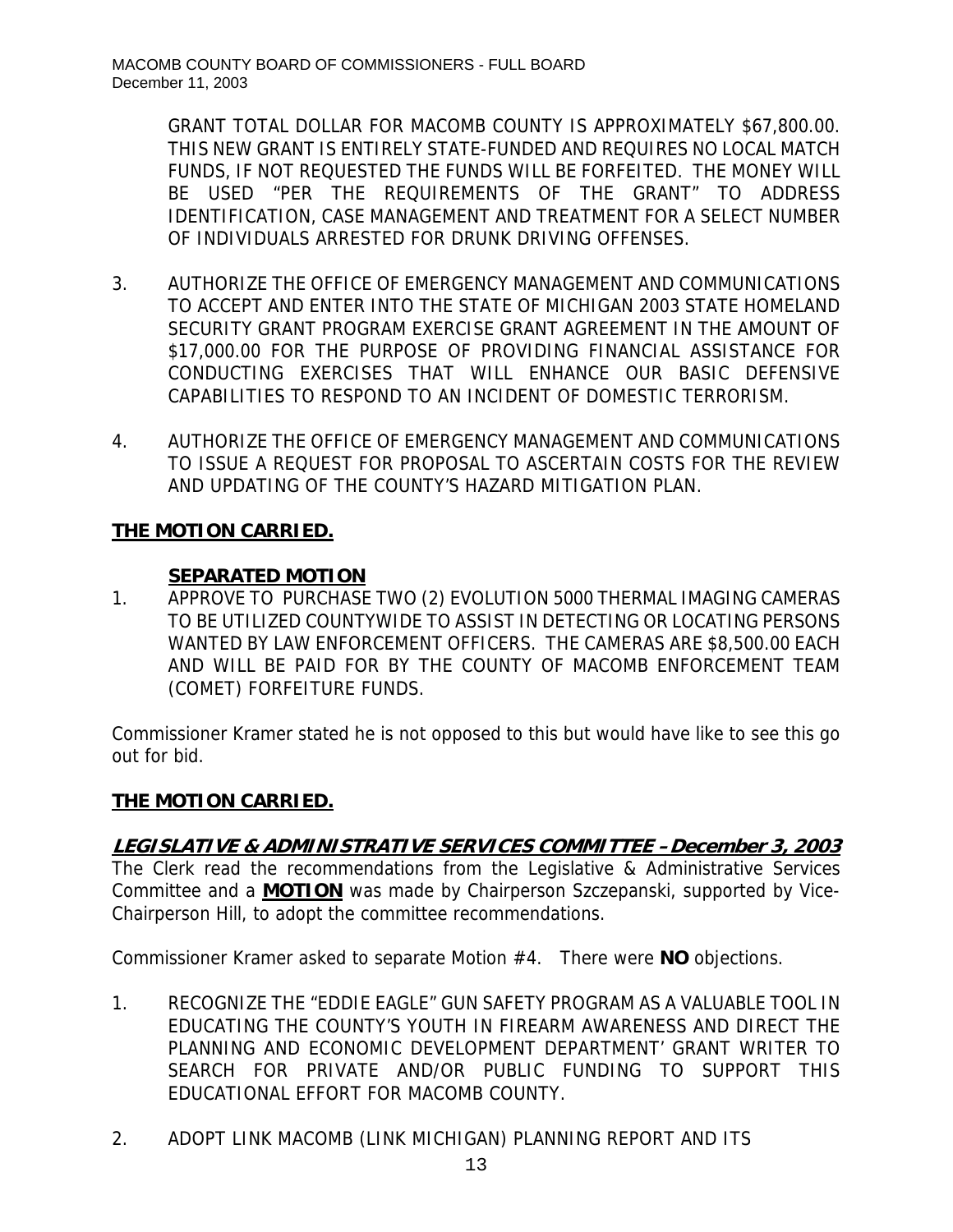#### RECOMMENDATIONS.

#### 3. APPROVE THE FOLLOWING MISCELLANEOUS DEPARTMENT REQUESTS:

FOUR STANDARD DESKTOP PERSONAL COMPUTERS, FOUR MS OFFICE PROFESSIONAL BUSINESS SOFTWARE LICENSES AND ONE GROUPWISE SOFTWARE LICENSE FOR THE PLANNING AND ECONOMIC DEVELOPMENT DEPARTMENT AT A COST NOT TO EXCEED \$5,719.48; FUNDING IS AVAILABLE IN THE PLANNING COMMUNITY PROJECT FUND – COMMUNITY DEVELOPMENT BLOCK GRANT;

TWO STANDARD DESKTOP PERSONAL COMPUTERS, ONE PC 19 INCH MONITOR UPGRADE, TWO MS OFFICE STANDARD BUSINESS SOFTWARE, TWO GROUPWISE EMAIL LICENSES, ONE DESKTOP COLOR PHOTO QUALITY PRINTER, EIGHT DIGITAL CAMERAS AND RELATED ACCESSORIES FOR THE HEALTH DEPARTMENT AT A COST NOT TO EXCEED \$10,196.00; FUNDING IS AVAILABLE IN THE PUBLIC HEALTH – MEDICAL EXAMINER NEW EQUIPMENT ACCOUNT; AND

ONE STANDARD DESKTOP PERSONAL COMPUTER FOR THE HEALTH DEPARTMENT AT A COST NOT TO EXCEED \$912.00; FUNDING IS AVAILABLE IN THE PUBLIC HEALTH – COMPUTER PROJECTS ACCOUNT.

#### **SEPARATED MOTION**

4. ADOPT **MacombCountyMI.gov** AS THE OFFICIAL PUBLICIZED COUNTY WEBSITE URL AND FURTHER, THAT ALL FUTURE PUBLICATINS PROMOTING THE COUNTY USE THIS URL.

### **THE MOTION CARRIED.**

### **HEALTH SERVICES COMMITTEE – December 4, 2003**

The Clerk read the recommendations from the Health Services Committee and a **MOTION** was made by Chairperson DeSaele, supported by Vice-Chairperson Haggerty, to adopt the committee recommendations.

- 1. APPROVE THE REAPPOINTMENTS OF ELIZABETH COSTA AND DAVID SAAD TO THE SUBSTANCE ABUSE ADVISORY COUNCIL FOR A PERIOD OF THREE YEARS BEGINNING SEPTEMBER 1, 2003.
- 2. AUTHORIZE THE HEALTH DEPARTMENT TO PURCHASE A LIVESTOCK TRAILER FROM FUNDS RECENTLY DONATED TO THE MACOMB COUNTY ANIMAL SHELTER.
- 3. AUTHORIZE THE HEALTH DEPARTMENT TO PURCHASE TWO FIBERGLASS CAGE BANKS FROM FUNDS RECENTLY DONATED TO THE MACOMB COUNTY ANIMAL SHELTER.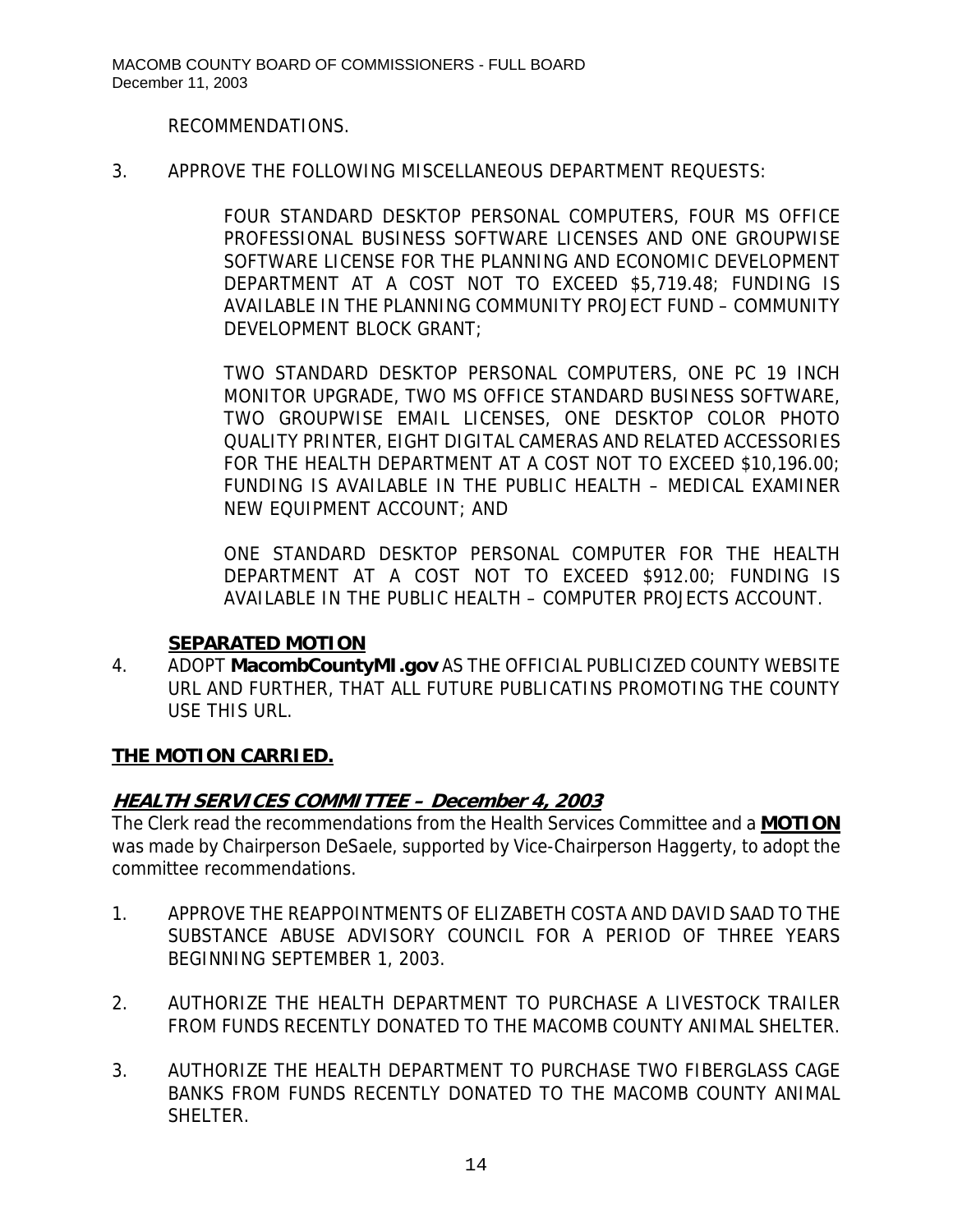- 4. AUTHORIZE THE HEALTH DEPARTMENT TO PURCHASE A BONDING BENCH FROM FUNDS RECENTLY DONATED TO THE MACOMB COUNTY ANIMAL SHELTER.
- 5. AUTHORIZE THE HEALTH DEPARTMENT TO FORM A MULTI-COUNTY PROPOSAL REVIEW TEAM TO EVALUATE AND RECOMMEND VENDORS FOR PROGRAM IMPLEMENTATION OF 2.5 MILLION DOLLAR GRANT PROGRAM.

#### **THE MOTION CARRIED.**

### **PERSONNEL COMMITTEE – December 8, 2003**

The Clerk read the recommendations from the Personnel Committee and a **MOTION** was made by Chairperson Mijac, supported by Vice-Chairperson Doherty, to adopt the committee recommendations.

Commissioners' Sessa, Brandenburg and Kramer asked their **NO** votes be recorded on Motions #6 and #7. There were **NO** objections.

Commissioners' Fraschetti and Walsh asked their **NO** votes be recorded on Motion #6. There we **NO** objections

#### 1. RECONFIRM THE FOLLOWING VACANCIES:

- 1. (1) COURT REPORTER CIRCUIT COURT
- 
- 
- 
- 5. (1) FIELD INVESTIGATOR I/II
- 6. (1) COMPUTER MAINTENANCE CLERK HEALTH
- 7. (1) PUBLIC HEALTH SERVICES
- COORDINATOR HEALTH
- 8. (2) TEACHER III'S MCCSA
- 

11. (1) ACCOUNT CLERK IV MSU EXTENSION

2. (1) ACCOUNT CLERK IV COMMUNITY MENTAL HEALTH 3. (1) CASE MANAGER III COMMUNITY MENTAL HEALTH 4. (1) DATA MAINTENANCE CLERK FRIEND OF THE COURT<br>5. (1) FIELD INVESTIGATOR I/II FRIEND OF THE COURT

9. (1) CASE MANAGER MACOMB/ST. CLAIR EMPLOY & TRAINING AGENCY 10. (1) TYPIST CLERK I/II MACOMB/ST. CLAIR EMPLOY & TRAINING AGENCY

- 2. APPROVE THE CREATION OF ONE POSITION OF ASSESSOR/THERAPY COORDINATOR AND RECLASSIFICATION OF ONE PART-TIME MARCH COORDINATOR POSITION TO FULL-TIME FOR THE DRUNK DRIVER JAIL REDUCTION AND COMMUNITY TREATMENT PROGRAM GRANT THROUGH THE MICHIGAN DEPARTMENT OF CORRECTIONS FOR THE OFFICE OF COMMUNITY CORRECTIONS.
- 3. ACCEPT THE BYRNE MEMORIAL GRANT IN THE AMOUNT OF \$300,000, WHICH IS 75 PERCENT STATE (\$225,000) AND 25 PERCENT COUNTY (\$75,000) MATCH, WHICH WAS APPROPRIATED AT THE MARCH 27, 2003 BOARD MEETING, TO CREATE AN ADULT FELONY DRUG COURT IN THE MACOMB COUNTY CIRCUIT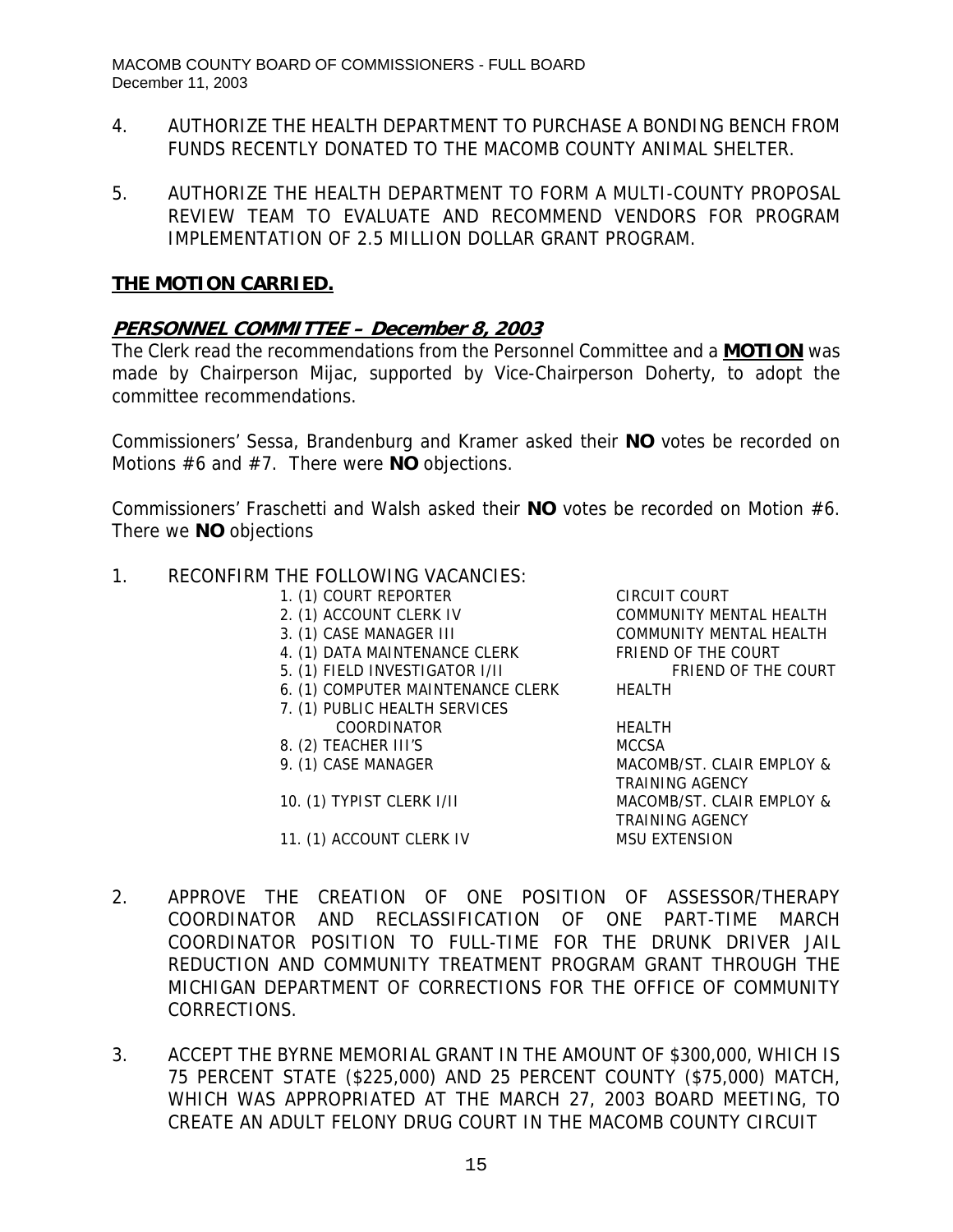MACOMB COUNTY BOARD OF COMMISSIONERS - FULL BOARD December 11, 2003

COURT; FURTHER, TO ADD THE POSITIONS OF ADULT FELONY DRUG COURT SUPERVISOR AT A SALARY RANGE OF \$44,424.66 TO \$55,530.83 (2003 RANGE) AND ASSESSMENT/THERAPY COORDINATOR AT A SALARY RANGE OF \$29,373.71 TO \$36,717.16 (2003 RANGE).

- 4. APPROVE THE RECLASSIFICATION OF ONE TYPIST CLERK I/II POSITION TO ONE ACCOUNT CLERK IV POSITION IN THE MACOMB/ST. CLAIR EMPLOYMENT AND TRAINING AGENCY (M/SCETA).
- 5. APPROVE THE REVISIONS ADOPTED BY THE AD HOC COMMITTEE TO REVIEW HIRING PRACTICES AND PROCEDURES AT THE NOVEMBER 19, 2003 MEETING OF THE AD HOC COMMITTEE, WITH AN AMENDMENT THAT THE WORDS" PENDING APPROVAL OF SUCH POSITION" BE INCLUDED WHERE A COUNTY OMBUDSPERSON IS INDICATED; FURTHER, THAT A FORM IS TO BE SIGNED BY PERSONS SELECTED FOR GRANT FUNDED POSITIONS THAT STATES THE UNDERSTANDING THAT WHEN THE GRANT GOES AWAY, SO DOES THEIR POSITION, AND THEY WILL NOT RECEIVE ANY PREFERENTIAL TREATMENT TO ACQUIRE A NEW POSITION WITHIN MACOMB COUNTY.
- 6. AUTHORIZE THE HUMAN RESOURCES DEPARTMENT TO DEVELOP A PROPOSAL FOR THE CREATION OF THE OFFICE OF AN OMBUDSPERSON FOR THE COUNTY OF MACOMB AND PRESENT THAT PROPOSAL TO THE PERSONNEL COMMITTEE FOR APPROVAL.
- 7. APPROVE THE CREATION OF AN EMPLOYEE TRAINING PROGRAM TO BE DEVELOPED BY THE HUMAN RESOURCES DEPARTMENT AND SUBMITTED TO THE PERSONNEL COMMITTEE FOR APPROVAL.
- 8. APPROVE THE ADDITION OF EIGHT SUBSTITUTE TEACHER POSITIONS AT MACOMB COUNTY COMMUNITY SERVICES AGENCY (MCCSA).
- 9. APPROVE AN AMENDMENT TO THE JOB SHARING POLICY AND PROCEDURES TO INCLUDE PART-TIME, CONTINGENT AND CONTRACTUAL EMPLOYEES.
- 10. APPROVE A 2004 PAY ADJUSTMENT FOR NON-UNION EMPLOYEES OF 3.0 PERCENT, EFFECTIVE JANUARY 1, 2004.

# **THE MOTION CARRIED.**

# **BUDGET COMMITTEE – December 9, 2003**

The Clerk read the recommendations from the Finance Committee and a **MOTION** was made by Chairperson Kolakowski, supported by Vice-Chairperson Sessa to adopt the committee recommendations.

Commissioner Brandenburg asked to separate Motions #5 and #2. There were **NO** objections.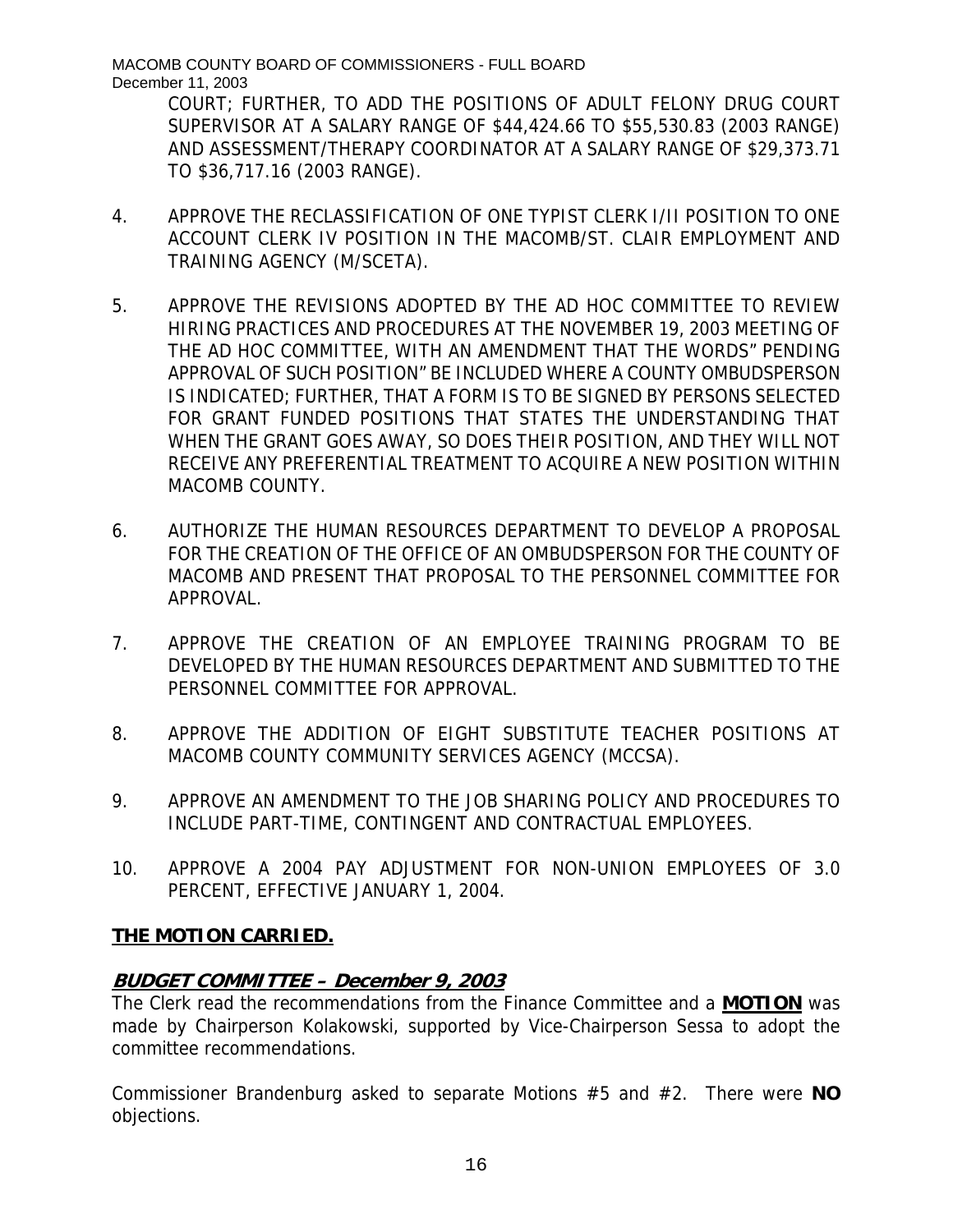MACOMB COUNTY BOARD OF COMMISSIONERS - FULL BOARD December 11, 2003 Commissioner Sessa asked his **NO** votes be recorded on Motions #2, #4, #5, #7 and #11. There were **NO** objections.

Commissioner Kramer asked to separate Motion #9 and to record his **NO** votes on Motions # 2, #4, #5 and #7. There were **NO** objections.

A vote was taken on the following:

- 1. APPROVE AN APPROPRIATION OF \$41,000.00 TO MACOMB LITERACY PARTNERS IN ORDER TO MAINTAIN CURRENT SERVICES. PER THE FINANCE DIRECTOR, FUNDING WILL BE AVAILABLE IN THE 2004 CONTINGENCY ACCOUNT. FURTHER, THERE WILL BE A WRITTEN CONTRACT BETWEEN THE COUNTY OF MACOMB AND MACOMB LITERACY PARTNERS.
- 3. AWARD THE STATION 3 LOCK-UP EXPANSION PROJECT COURT BUILDING TO THE LOW BIDDER, BERNCO, IN THE AMOUNT OF \$93,500.00. FUNDING IS AVAILABLE IN THE CAPITAL PROJECTS FUND.
- 4. APPROVE THE ELIMINATION OF A MACOMB COUNTY PROBATE JUDGESHIP AND THE ADDITION OF ONE JUDGE TO THE MACOMB COUNTY CIRCUIT COURT BEGINNING JANUARY 1, 2005.
- 6. AUTHORIZE ENTERING INTO A LEASE AGREEMENT WITH HARLEY DAVIDSON FOR 15 MOTORCYCLES TO COMPLEMENT THE SHERIFF'S DEPARTMENT ROAD PATROL AT AN INITIAL COST OF \$15,275.00 WITH RECURRING COSTS OF APPROXIMATELY \$8,250.00 EACH YEAR THEREAFTER. FUNDING WILL BE AVAILABLE IN THE 2004 CONTINGENCY ACCOUNT.
- 7. CONCUR IN THE REQUEST OF THE FAMILY INDEPENDENCE AGENCY BOARD AND APPROVE A \$4,000.00 APPROPRIATION FROM THE COUNTY AND \$1,000.00 AS PROMISED BY THE MACOMB COUNTY SUPERVISORS' ASSOCIATION; FOR A TOTAL PROJECT COST OF \$5,000.00, FOR THE PURCHASE OF DUFFLE BAGS AND BACKPACKS TO BE DISTRIBUTED BY FIA STAFF TO MACOMB COUNTY CHILDREN WHO ARE MOVED FROM THEIR HOMES INTO FOSTER CARE. PER THE FINANCE DIRECTOR, COUNTY FUNDS IN THE AMOUNT OF \$4,000.00 IS AVAILABLE IN THE CONTINGENCY ACCOUNT. FURTHER, THERE WILL BE A WRITTEN CONTRACT BETWEEN THE COUNTY OF MACOMB AND FAMILY INDEPENDENCE AGENCY.
- 8. APPROPRIATE \$54,248.00 TO THE CITY OF WARREN FROM THE "ENVIRONMENTAL PROBLEMS; LAKE/RIVER FUND" FOR AN ILLICIT DISCHARGE ELIMINATION PROGRAM.
- 10. APPROPRIATE APPROXIMATELY \$18,333.00 TO CLINTON TOWNSHIP FROM THE "ENVIRONMENTAL PROBLEMS: LAKE/RIVER FUND" TO: a) DEVELOP A STORM SEWER UTILITY MAP AND b) LOG JAM REMOVAL.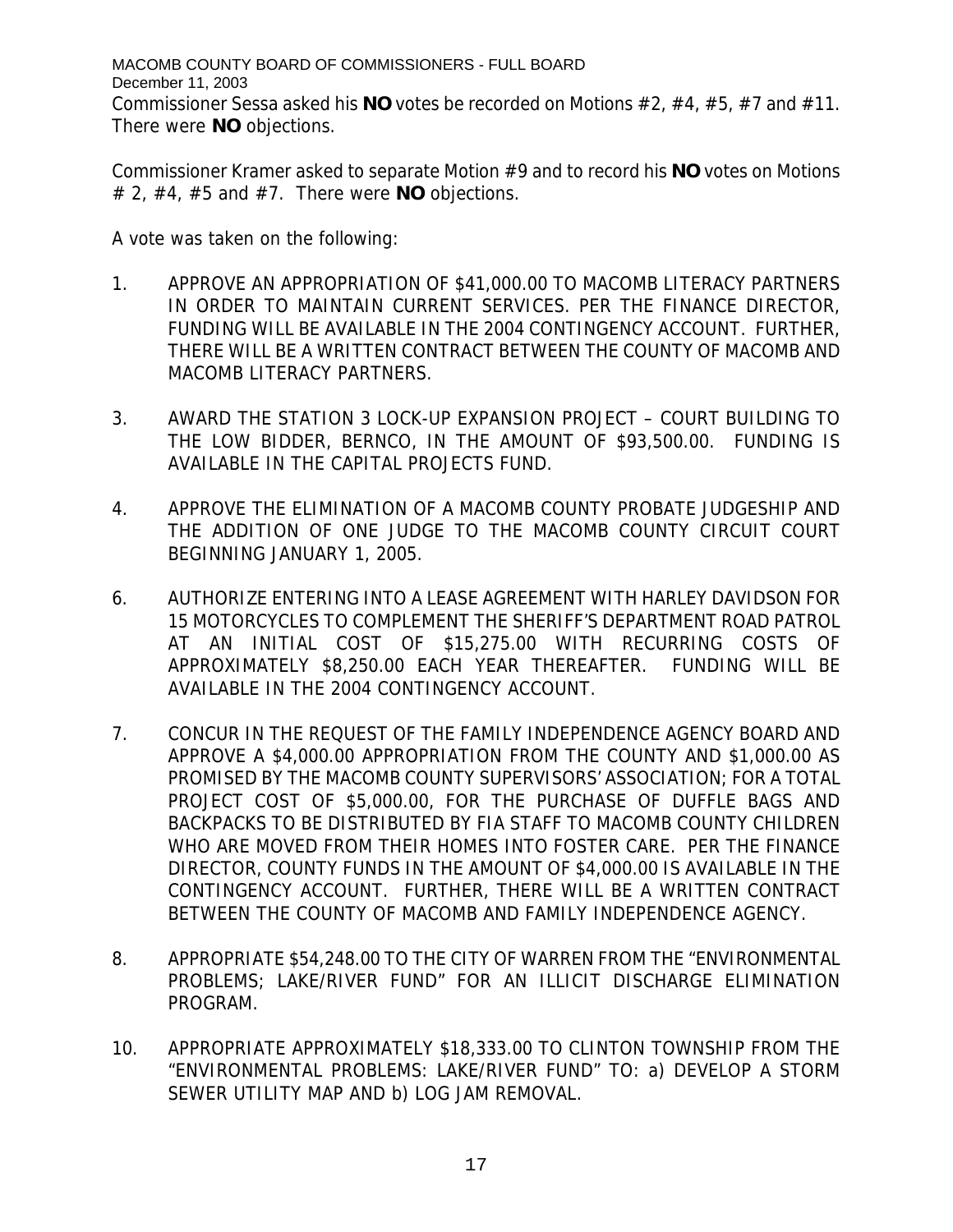MACOMB COUNTY BOARD OF COMMISSIONERS - FULL BOARD December 11, 2003

- 11. APPROVE THE 2003 EQUALIZATION STUDY AS SUBMITTED BY THE EQUALIZATION DEPARTMENT.
- 12. APPROVE THE FOLLOWING:

2004 PUBLIC WORKS COMMISSIONER'S BUDGET REQUEST – ENVIRONMENTAL EDUCATOR POSITION FROM PART-TIME TO FULL-TIME FOR INCLUSION IN THE 2004 BUDGET; AND

2004 MSU EXTENSION SERVICES DIRECTOR'S BUDGET REQUEST – EDUCATOR POSITION FROM PART-TIME TO FULL-TIME FOR INCLUSION IN THE 2004 BUDGET.

- 13. APPROVE THE 2004 SALARY ADJUSTMENT AS RECOMMENDED FOR THE POSITION OF ASSISTANT DIRECTOR – FACILITIES AND OPERATIONS DEPARTMENT.
- 14. CORRECT THE 2003 MACOMB COUNTY APPORTIONMENT REPORT FOR HARRISON TOWNSHIP AS A RESULT OF THE DEFEAT OF A 10/7/03 BALLOT PROPOSAL AND A SPECIAL ASSESSMENT MILLAGE OF 6.6173 BEING IMPOSED BY THE HARRISON TOWNSHIP BOARD AT ITS NOVEMBER 24, 2003 MEETING. FURTHER, WITH THE CORRECTIONS THAT ACT 33 SPECIAL ASSESSMENT SHOULD INDICATE 1951 AND THAT THE HARRISON TOWNSHIP BOARD IMPOSED THE ACT 33 SPECIAL ASSESSMENT AS SHOWN ON FORM L-4029.

#### **THE MOTION CARRIED.**

#### **SEPARATED MOTION**

2. APPROVE A \$50,000.00 FUNDING REQUEST FROM THE MACOMB HOMELESS COALITION FOR THE PURPOSES OF HIRING A FULL-TIME CONTINUUM OF CARE COORDINATOR. FEDERAL COMMUNITY DEVELOPMENT BLOCK GRANT FUNDS SHALL BE USED TO FUND THIS POSITION. THE MACOMB HOMELESS COALITION SHALL PRESENT **QUARTERLY** REPORTS TO THE COUNTY REGARDING PROGRESS ON THE CONTINUUM OF CARE PLAN AND ANY FUTURE NEEDS. CONTINUED (CDBG) FUNDING IS CONTINGENT UPON MACOMB HOMELESS COALITION PERFORMANCE.

Commissioner Brandenburg indicted the \$50,000 is being taken from the CDBG fund. She has no problem with helping out the Macomb Homeless Coalition. However, a lot of money was lost because the forms were not filled out in time.

Commissioner DeSaele stated we need a person who knows what they are doing to fill out these forms and in writing the grants.

#### **FRIENDLY AMENDED**

Commissioner Kramer offered a **FRIENDLY AMENDMENT** to insert the work **Quarterly**  in front of the word **REPORTS**. There were **NO** objections.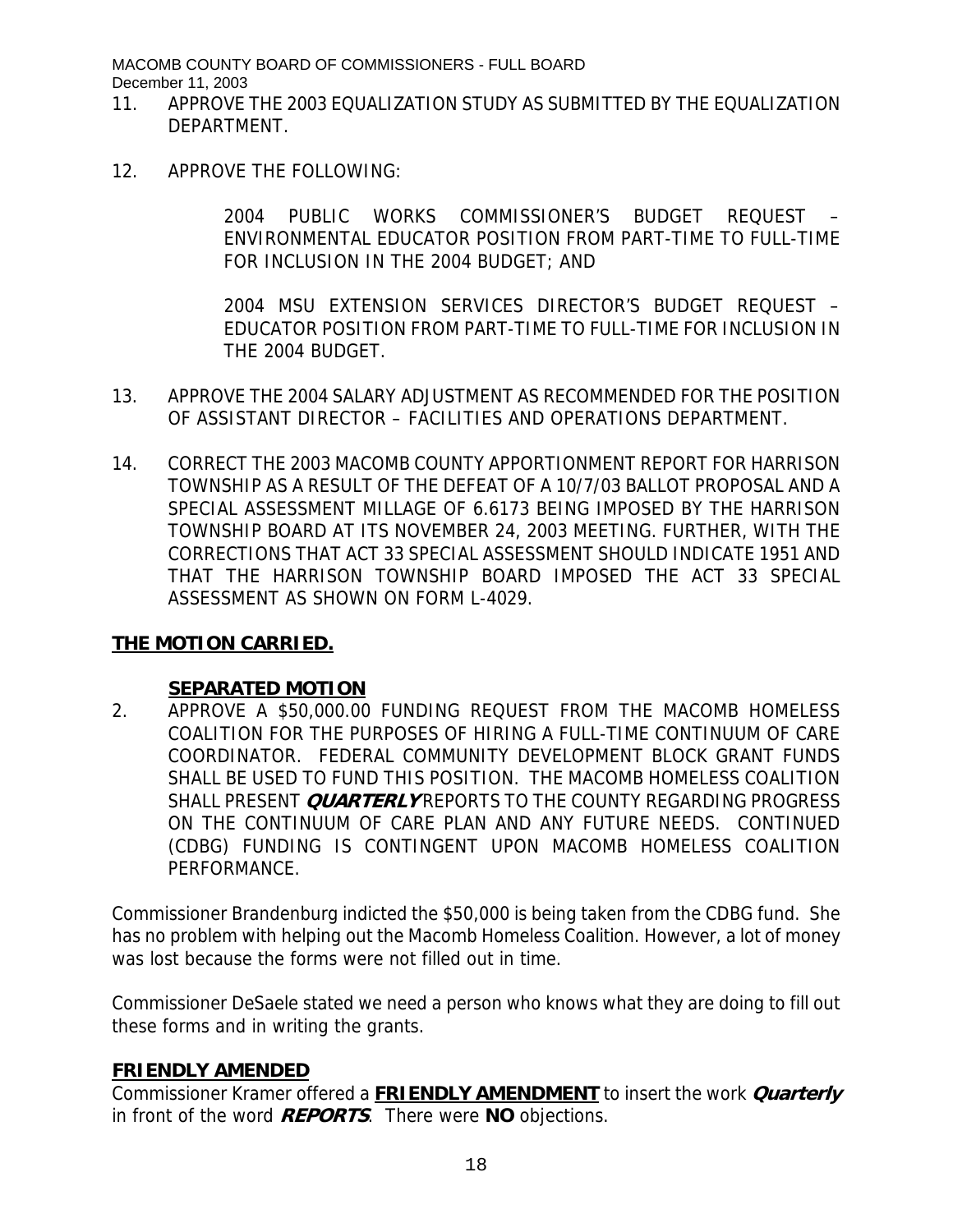#### **SEPARATED MOTION**

5. APPROVE AN ADDITIONAL DEPUTY SHERIFF POSITION TO BE ADDED TO THE SHERIFF'S OFFICE BUDGET TO ALLOW FOR DEPLOYMENT AT THE FRIEND OF THE COURT.

Commissioner Brandenburg feels this is ridiculous when we could hire a security company for \$31,000.00 per year.

**THE MOTION CARRIED**, with Commissioner Brandenburg voting **NO**.

#### **SEPARATED MOTION**

9. APPROPRIATE \$4,000.00 TO CHESTERFIELD TOWNSHIP FROM THE "ENVIRONMENTAL PROBLEMS: LAKE/RIVER FUND" FOR DREDGING AND DEBRIS REMOVAL IN CANALS AT THE END OF JANS AND ROSELAWN STREETS.

#### **THE MOTION CARRIED.**

#### **FINANCE COMMITTEE – December 10, 2003**

The Clerk read the recommendations from the Finance Committee and a **MOTION** was made by Chairperson Revoir, supported by Vice-Chairperson Slinde to adopt the committee recommendations.

Commissioners' Sessa, Brandenburg and Kramer asked their **NO** votes be recorded on Motion #3b KELLY V MACOMB COUNTY PARKS & RECREATIONS, ET AL. There were **NO** objections.

- 1. APPROVE THE MONTHLY BILLS (WITH CORRECTIONS, DELETIONS AND/OR ADDENDA) AND AUTHORIZE PAYMENT; FURTHER, TO APPROVE THE PAYROLL IN THE TOTAL AMOUNT OF \$8,904,327.87, WITH NECESSARY MODIFICATIONS TO THE APPROPRIATIONS.
- 2. AUTHORIZE THE DIRECTOR OF RISK MANAGEMENT AND SAFETY DEPARTMENT TO PREPARE A REQUEST FOR PROPOSAL FOR THE COUNTY'S WORKERS' COMPENSATION THIRD PARTY ADMINISTRATION SERVICE.
- 3. CONCUR IN THE RECOMMENDATION OF CORPORATION COUNSEL REGARDING THE FOLLOWING CASES:

DESMONE V MACOMB COUNTY SHERIFF'S DEPARTMENT; KELLEY V MACOMB COUNTY PARKS & RECREATION, ET AL AND THOMAS V MACOMB COUNTY ANIMAL SHELTER.

#### **THE MOTION CARRIED.**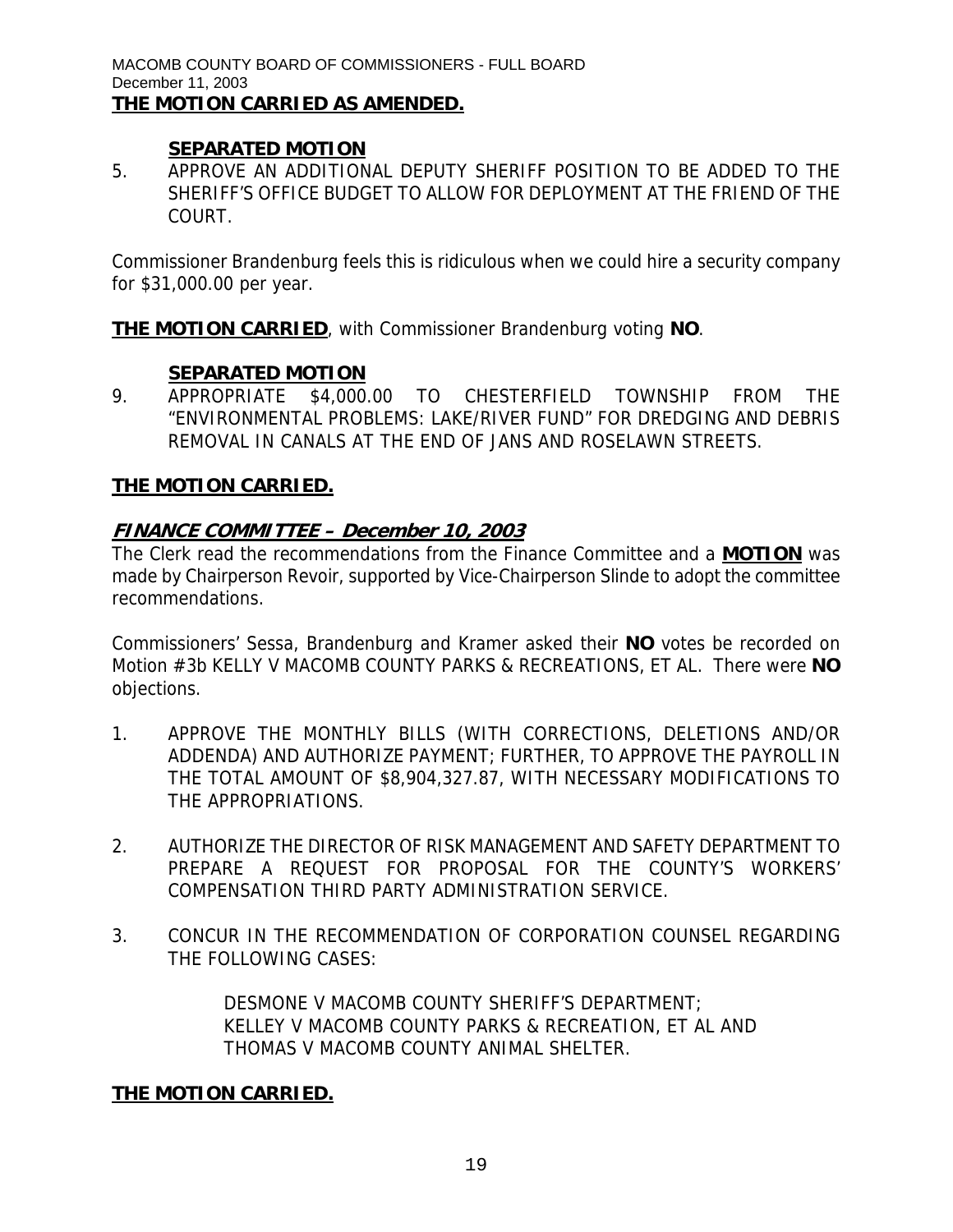MACOMB COUNTY BOARD OF COMMISSIONERS - FULL BOARD December 11, 2003

#### **RESOLUTIONS/TRIBUTES**

A **MOTION** was made by Commissioner Liberato, supported by Commissioner Rengert, to adopt the Resolutions and Tributes in their entirety.

- Res. No. 03-138 Commending Alexander Alexandrovitch Arestov for His Academic Achievements and Awards Presented by New Haven High School (offered by Kramer, recommended by Community Services Committee on 12/1/03)
- Res. No. 03-139 Commending Panera Bread on the Grand Opening of Their New Store (offered by Kramer; recommended by Community Services Committee on 12/1/03)
- Res. No. 03-140 Commending Richmond Blue Devils Football Team for Reaching the State Championship Semi-Finals in Division IV (offered by Rengert; include Kramer; recommended by Operational Services Committee on 12/2/03)
- Res. No. 03-142 Commending Veronica Klinefelt for Her Years of Service on the East Detroit Board of Education (offered by DiMaria; recommended by JPS Committee on 12/3/03)
- Res. No. 03-143 Commending Larry Burton for His Years of Service on the East Detroit Board of Education (offered fby DiMaria; recommended by JPS Committee on 12/3/03)
- Res. No. 03-145 Commemorating the Opening of the Newly Renovated Critical Care Unit at Bi-County Community Hospital (offered by Flynn; recommended by Budget Committee on 12/9/03)
- Res. No. 03-141 Commending Ross Champion for His Years of Dedicated Service to the Community (offered by Revoir; recommended by Finance Committee on 12/10/03)
- Res. No. 03-146 Honoring Judge Martin J. Smith on His Retirement as Eastpointe Municipal Judge (offered by DiMaria; recommended by Finance Committee on 12/10/03)
- Res. No. 03-144 Commemorating the 20<sup>th</sup> Anniversary of the Voice Newspaper (offered by Kramer; include Rengert; recommended by Finance Committee on 12/10/03)

### **THE MOTION CARRIED**.

### **REQUESTS FOR PURCHASE OF PREVIOUS SERVICE TIM E (11)**

A **MOTION** WAS MADE BY COMMISSIONER FLYNN, SUPPORTED BY COMMISSIONER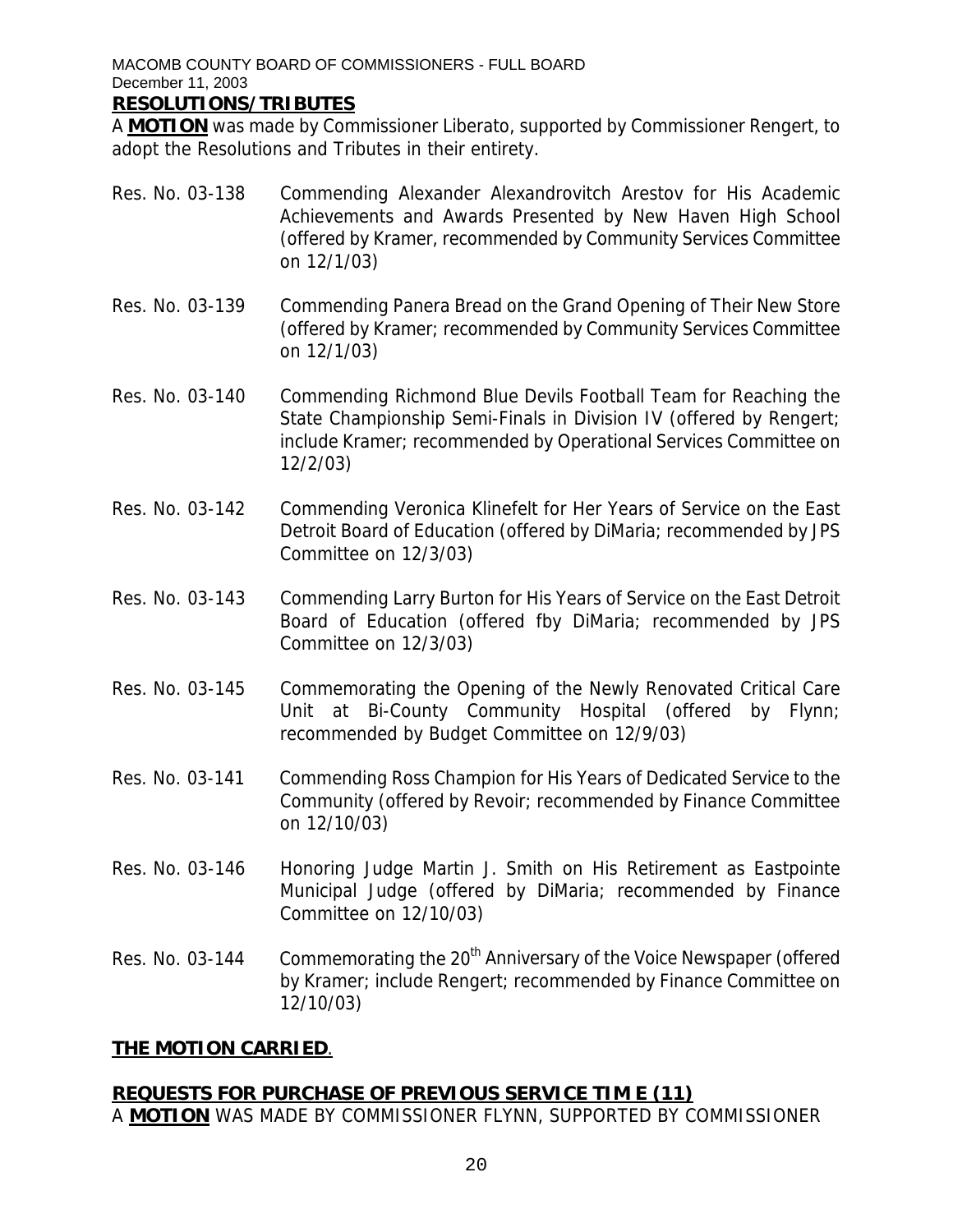MACOMB COUNTY BOARD OF COMMISSIONERS - FULL BOARD December 11, 2003 SAUGER, TO APPROVE THE REQUESTS TO PURCHASE PREVIOUS SERVICE TIME OF THE FOLLOWING EMPLOYEES: JENNIFER OLES, JEAN SMITH (2), ALEXIS WENZ, MICHAEL CORY, ANTHONY BURSEY, PATRICIA LUTZ, MARK LOGSDON, TIM MOORE, JURIJ FEDORAK AND TODD SCHMITZ, AND THE **MOTION CARRIED.**

#### **APPOINTMENTS**

A **MOTION** WAS MADE BY COMMISSIONER LUND, SUPPORTED BY COMMISSIONER REVOIR TO MAKE THE APPOINTS IN THEIR ENTIRETY, WITH THE EXCEPTION OF PARKS & RECREATION COMMISSION (15c), AND THE **MOTION CARRIED.**

a) **LIBRARY BOARD** Appointed: Margaret Swiatkowski 5-year term b) **PARKS & RECREATION COMMISSION (NEIGHBORHOOD REPRESENTATIVE)**  Appointed: Timothy M. Malone Term ending - 12/31/05 d) **PLANNING COMMISSION**  Appointed: Dominic J. LaRosa Term ending - 12/31/06 Deborah S. Obrecht Term ending - 12/31/07 Betty Slinde Term ending - 12/31/07

#### e) **VETERANS' AFFAIRS COMMISSION**

| Appointed: | Michael G. Kinney | Term ending $-12/31/06$ |
|------------|-------------------|-------------------------|

#### c) **PARKS & RECREATION COMMISSIONER**

#### **ROLL CALL VOTE**

|                    | Perna | Lipinski | <b>Salerno</b> | Gerds |
|--------------------|-------|----------|----------------|-------|
| <b>BRANDENBURG</b> | χ     | Χ        |                | Χ     |
| <b>BROWN</b>       | Χ     | X        | Χ              |       |
| <b>DESAELE</b>     |       | X        | Χ              | Χ     |
| <b>DI MARIA</b>    |       | X        |                | Χ     |
| <b>DOHERTY</b>     | χ     | Χ        | χ              |       |
| <b>FLYNN</b>       | χ     | X        | Χ              |       |
| <b>FRASCHETTI</b>  | Χ     |          | Χ              | Χ     |
| <b>HAGGERTY</b>    | Χ     | X        | Χ              |       |
| <b>HILL</b>        | Χ     | X        | Χ              |       |
| <b>KENNARD</b>     | Χ     | X        | Χ              |       |
| KOLAKOWSKI         | Χ     | Χ        |                | Χ     |
| <b>KRAMER</b>      |       | X        | Χ              | Χ     |
| <b>LIBERATO</b>    | Χ     | χ        | Χ              |       |
| <b>LUND</b>        | Χ     | Χ        |                | Χ     |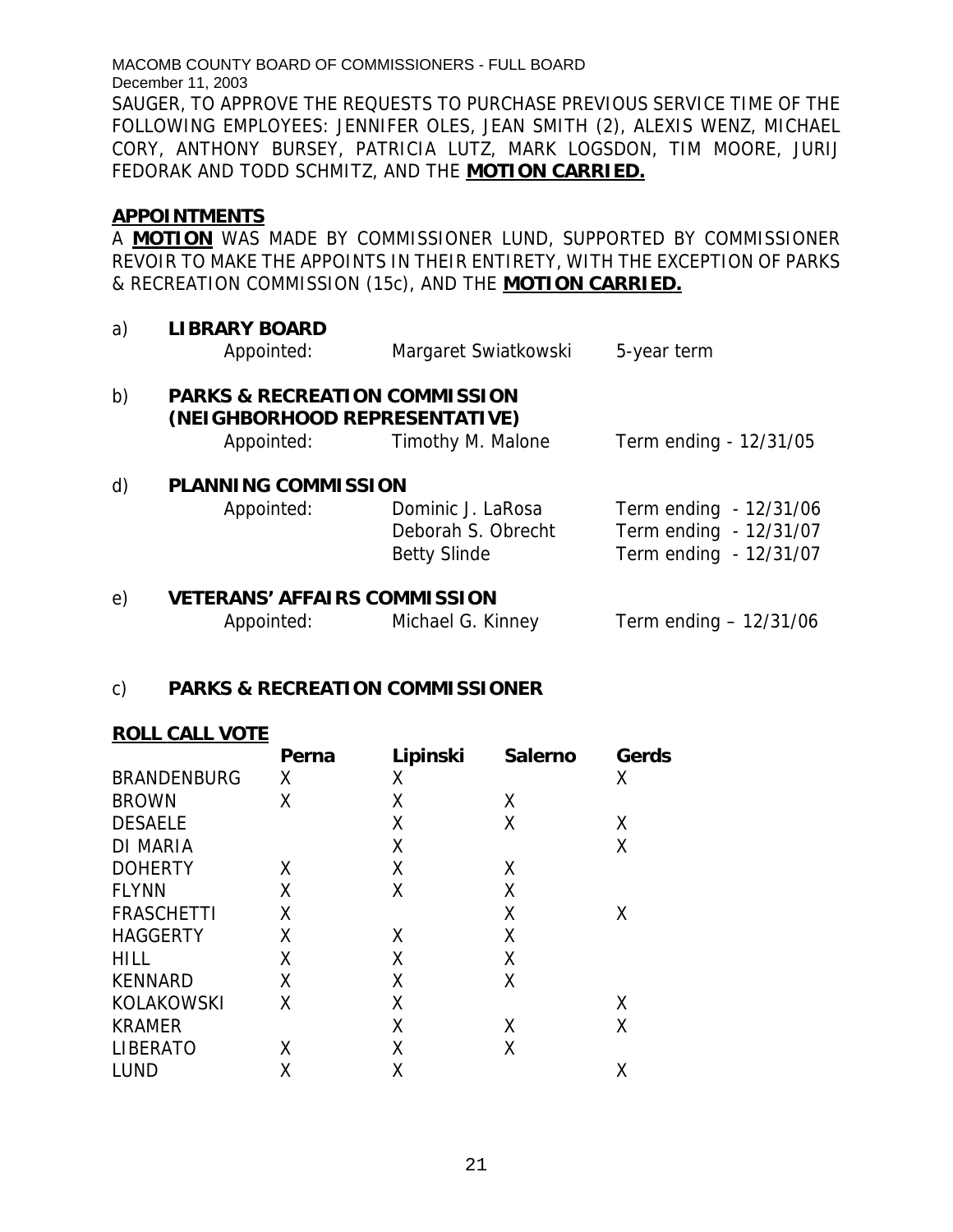| ס האוסוסטואוטט וט שוואס וואסט שוואס אווי<br>December 11, 2003 |       |          | . טבר שט א     |       |
|---------------------------------------------------------------|-------|----------|----------------|-------|
|                                                               | Perna | Lipinski | <b>Salerno</b> | Gerds |
| <b>MIJAC</b>                                                  |       | Χ        | Χ              | Χ     |
| <b>PERNA</b>                                                  | X     | Χ        | Χ              |       |
| <b>RENGERT</b>                                                | Χ     | Χ        | Χ              |       |
| <b>REVOIR</b>                                                 | Χ     | Χ        |                | Χ     |
| <b>ROCCA</b>                                                  |       | Χ        | Χ              | X     |
| <b>SAUGER</b>                                                 | Χ     | Χ        | Χ              |       |
| <b>SESSA</b>                                                  |       | X        | Χ              | Χ     |
| <b>SLINDE</b>                                                 | Χ     | Χ        | Χ              |       |
| <b>SZCZEPANSKI</b>                                            |       | Χ        | Χ              | χ     |
| <b>VOSBURG</b>                                                | Χ     | Χ        | Χ              |       |
| <b>WALSH</b>                                                  | χ     | Χ        |                | Χ     |
| <b>WHITE</b>                                                  | Χ     | Χ        |                | Χ     |
| <b>TOTAL</b>                                                  | 19    | 25       | 19             | 14    |

MACOMB COUNTY BOARD OF COMMISSIONERS - FULL BOARD

#### **JAMES M. PERNA, ANTHONY J. LIPINSKI AND GASPER SALERNO APPOINTED TO THE PARKS AND RECREATION COMMISSION TERMS ENDING DECEMBER 31, 2006.**

#### **NEW BUSINESS**

Commissioner Liberato encouraged the chair to give Community Mental Health immediate attention.

Commissioners' Sauger, Doherty and Slinde thanked the department heads and assistants for all their hard work this year as well as **all** county employees.

Commissioner Sessa announced his New Year Resolution.

Commissioners' Revoir and Lund wished everyone Merry Christmas and Hqppy New Year.

Commissioners' Vosburg and Doherty thanked everyone for all their help their first year on the board.

Commissioner Flynn thanked everyone for all their support and prayers for her husband.

Commissioner Kramer announced the tremendous success of the "Eddie Eagle" Gun Safety Program; which will help reduce gun-related incidents with children.

#### **PUBLIC PARTICIPATION**

#### **Donald Lobsinger, St. Clair Shores**

Publicly commended and applauded those commissioners who continue to fight for the resolution supporting a traditional marriage.

#### **Pastor D. L. Bradley, 2625 Quinn Road, Clinton Township**

Commended Commissioner Lund as chair and the entire Ad Hoc Committee on a job well done revising the hiring practice. Also thanked Chair White, Ted Cwiek and Commissioner